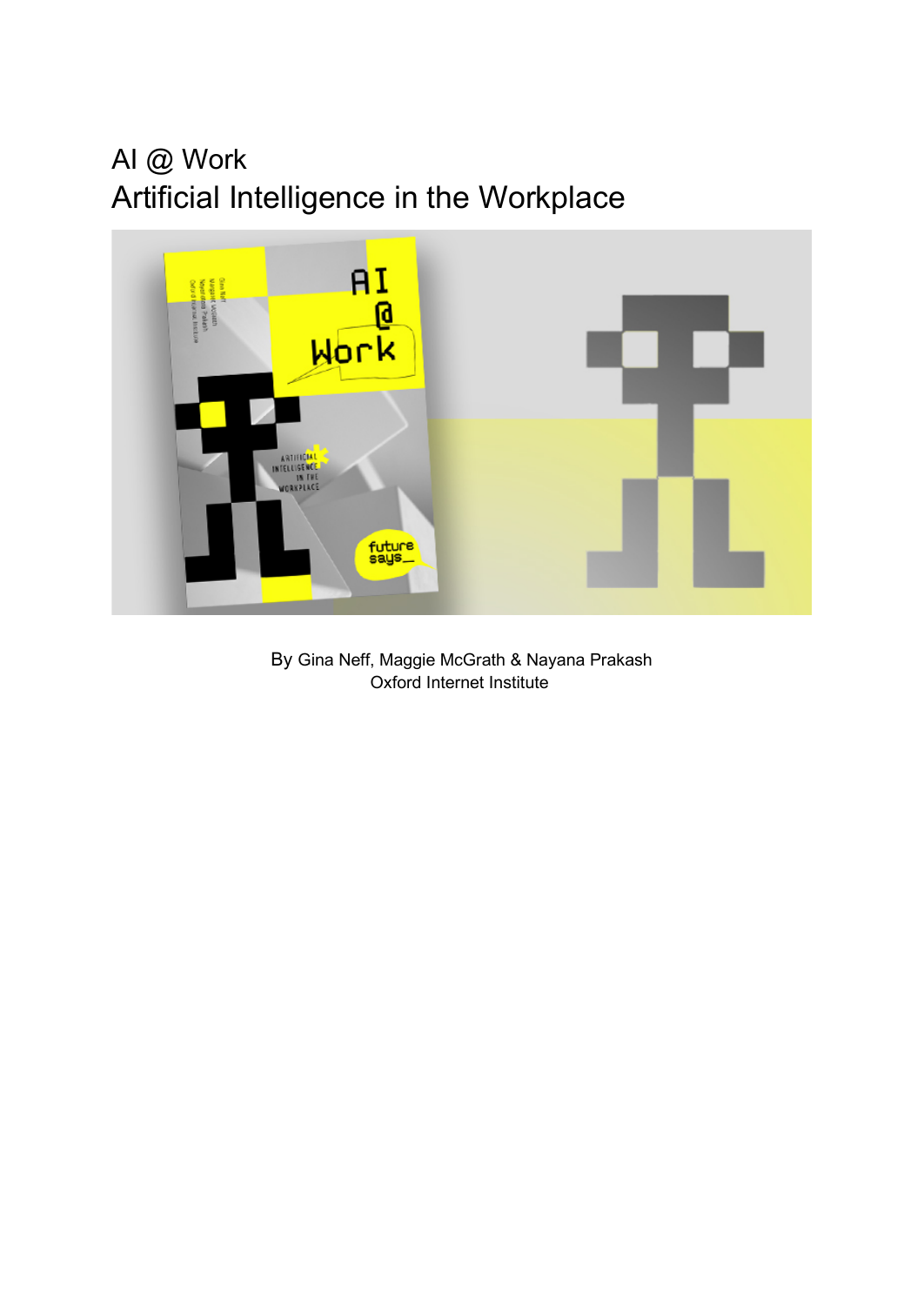

### Introduction

This report examines how artificial intelligence (AI) is being used in workplaces. Artificial intelligence technologies are composites of many different kinds of data and technologies and depend on how they are integrated into everyday practices—at work, with workers, in workplaces. Funding for AI ventures last year topped a record US\$ 9 billion. As AI moves from the technology sector to more areas of our economy, it is time to take stock critically and comprehensively of its impact on workplaces and workers.

The aim of this report is to inform a more comprehensive dialogue around the use of AI as more workplaces roll out new kinds of AI-enabled systems by looking at the challenges of integrating new systems into existing workplaces.

We analysed themes in over 400 news, academic and industry reports from January 2019 through May 2020, focusing on how they covered AI in workplaces in a wide range of settings. We specifically sought reports on the challenges or failures in the gap between AI technologies and the environments where people use them. We find evidence of this gap, especially in how AI tools used and how people talk about what they are supposed to do.

As we discovered in our thematic gap analysis, there are broadly three major ways that AI fails workers and workplaces. 1) **Integration** challenges happen when settings are not yet primed for AI use, or when these technologies operate at a disjoint between workers and their employers. 2) **Reliance** challenges stem from over and under reliance on AI in workplace systems. 3) **Transparency** challenges, as we define them in this report, arise when the work required by these systems—and where that work is done—is not transparent to users.

From perfumers to oil rigs, AI is now being used outside of the large tech companies that "exist to capture and use digital data. . . That's different than the rank and file of most enterprise companies."1 AI requires global supply chains and a wide range of workers, many in the Global South who increasingly do routine and routinized work to ensure that AI systems function.

Overall, the stories about AI outside of the tech industry show there is much more work to be done in ensuring safe, fair and effective systems that function for workers and in workplaces.

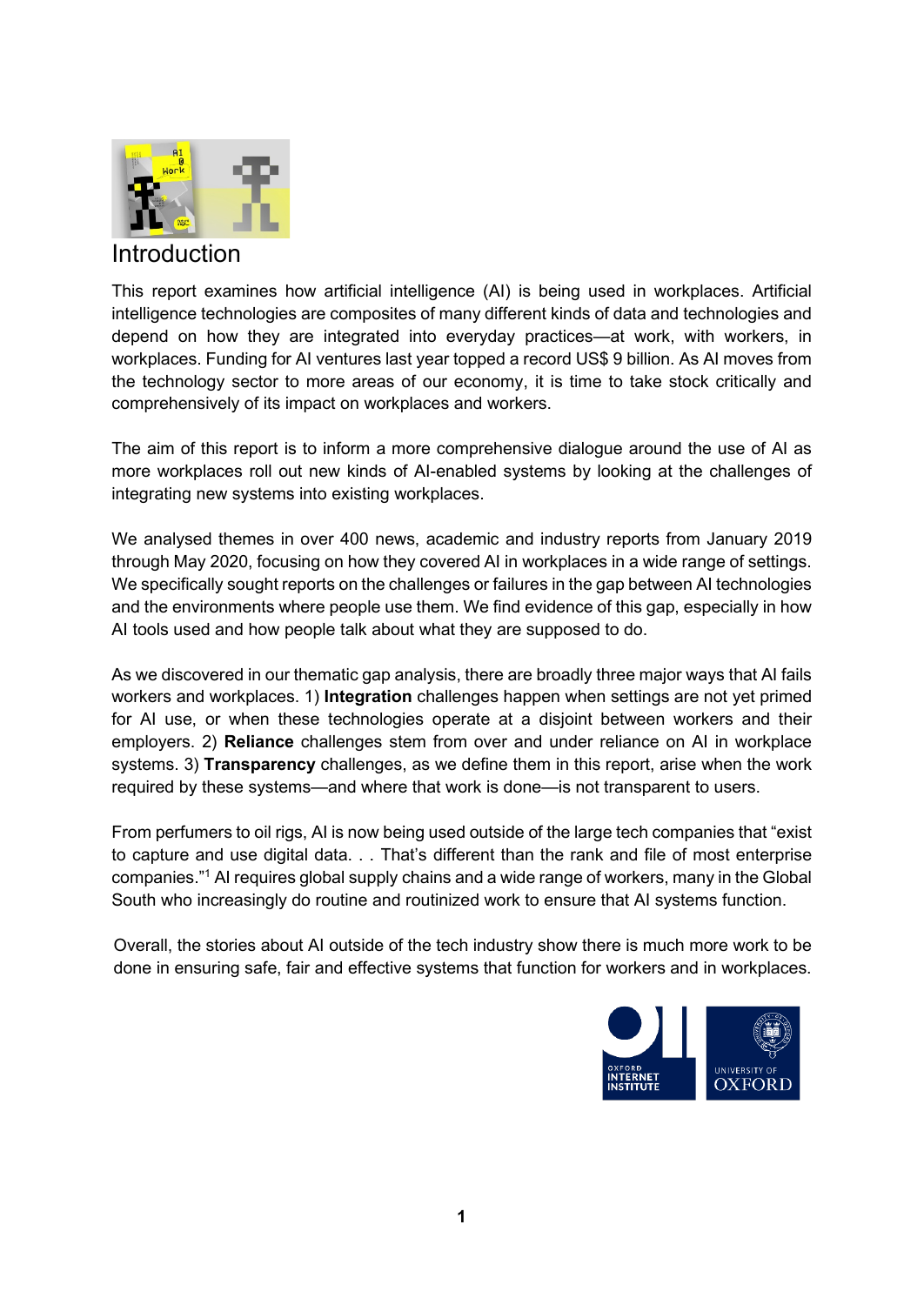

## **SUMMARY**

### AI in Workplaces

- AI is frequently *ineffective*: scaling and transferring AI from one workplace to another presents challenges.
- AI in organizational use is still *simplistic*: it makes binary decisions in complex environments.
- AI is operationally *opaque*: in a micro sense, it often masks human labour. In a macro sense a traditional colonial supply chain remains invisible.

#### AI and Workers

- AI is generating new *problems* at work, including extra work and lessened agency.
- AI is *obscuring* work: Invisible labour is embedded in the AI supply chain.
- AI is mining workers' *process* for data, with often grievous consequence.

A note: we began this project in early March 2020, right before the COVID-19 crisis hit the United Kingdom. Without the benefit of analytical hindsight, we have decided not to include research on AI and COVID-19, although as we emerge from this crisis surely the AI used in the pandemic will warrant future inquiry. Furthermore, this report does not include details on AI usage in and around the Black Lives Matter protests worldwide, though this is a valuable area for further research.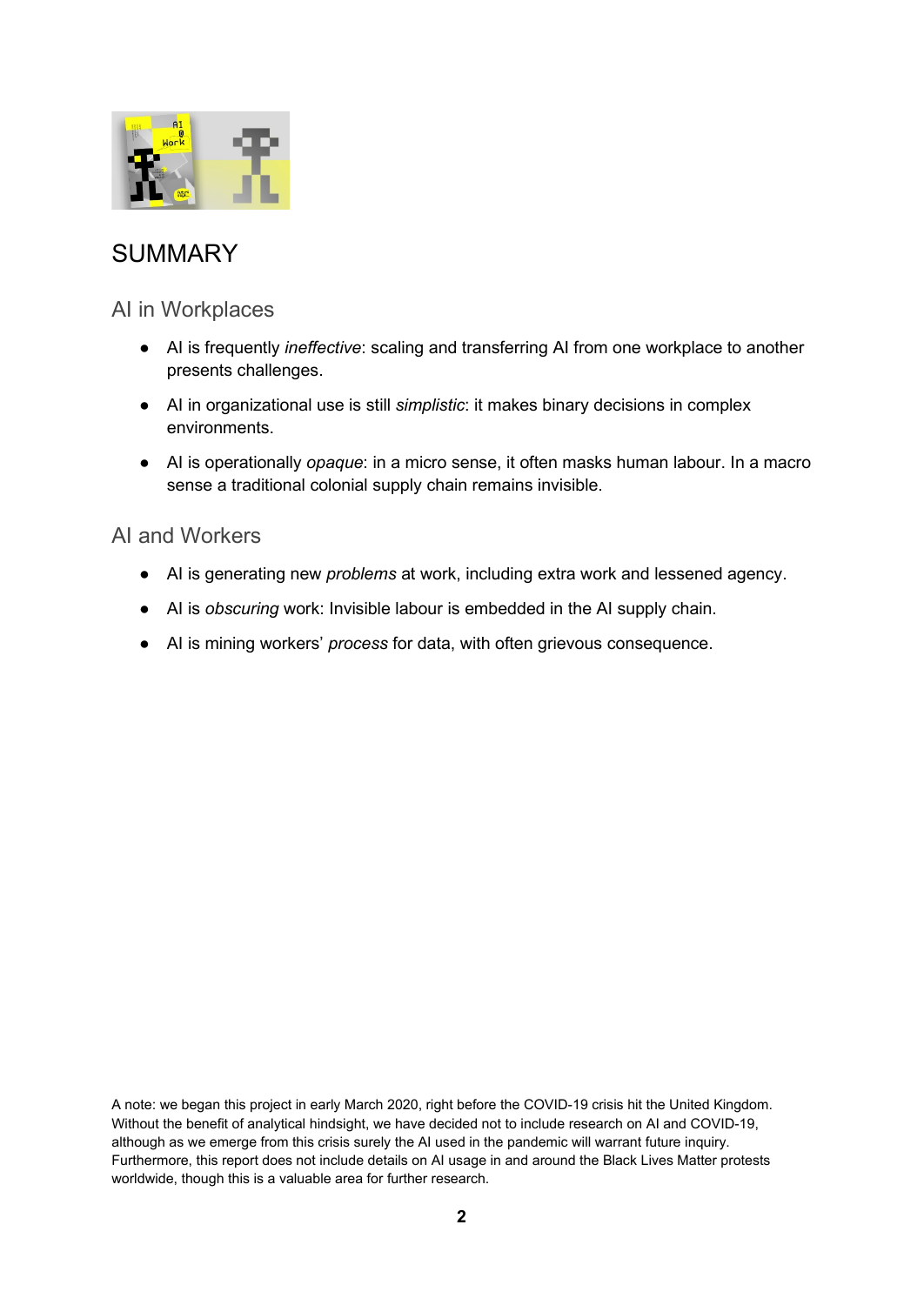# Key Themes

|                   | <b>INTEGRATION</b>                                               | <b>RELIANCE</b>                                                            | TRANSPARENCY                                       |
|-------------------|------------------------------------------------------------------|----------------------------------------------------------------------------|----------------------------------------------------|
| <b>WORKPLACES</b> | <b>INEFFECTIVE AI</b>                                            | <b>SIMPLISTIC AI</b>                                                       | <b>OPAQUE AI</b>                                   |
|                   | <b>Integration Challenges</b>                                    | <b>People do the Work of</b><br><b>AI</b>                                  | <b>Al Supply Chain's Colonial</b><br><b>Legacy</b> |
|                   | <b>AI Costs Still Outweigh</b><br><b>Benefits in Many Places</b> | <b>Al Makes Binary</b><br><b>Decisions in Complex</b><br><b>Situations</b> |                                                    |
|                   | <b>Challenges of Scale in</b><br><b>Multiple Sites of Work</b>   |                                                                            |                                                    |
| <b>WORKERS</b>    | <b>PROBLEMS CAUSED BY AI</b>                                     | <b>PROFESSIONAL</b><br><b>PROCESS AND AI</b>                               | <b>AI OBSCURING WORKERS</b>                        |
|                   | AI as Workplace<br><b>Disciplinarian</b>                         | <b>AI and Worker's Agency</b><br>in Decision Making                        | <b>Al Obscuring Human</b><br>Labour                |
|                   | <b>Al Creating New Work</b>                                      | <b>Al Skills Gap</b>                                                       |                                                    |
|                   | Al Makes Daily Work a<br><b>Data Set</b>                         |                                                                            |                                                    |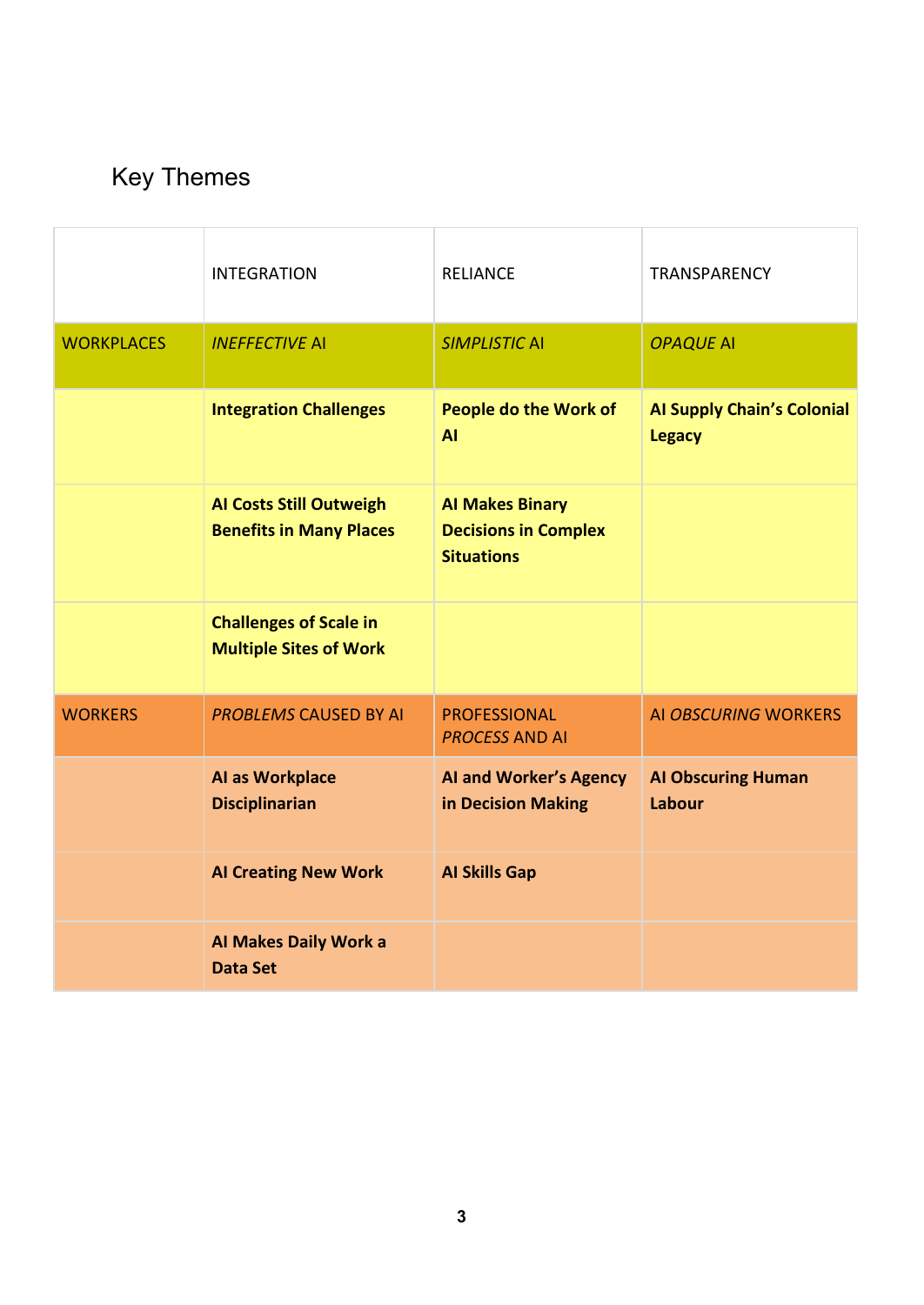## **Table of Contents**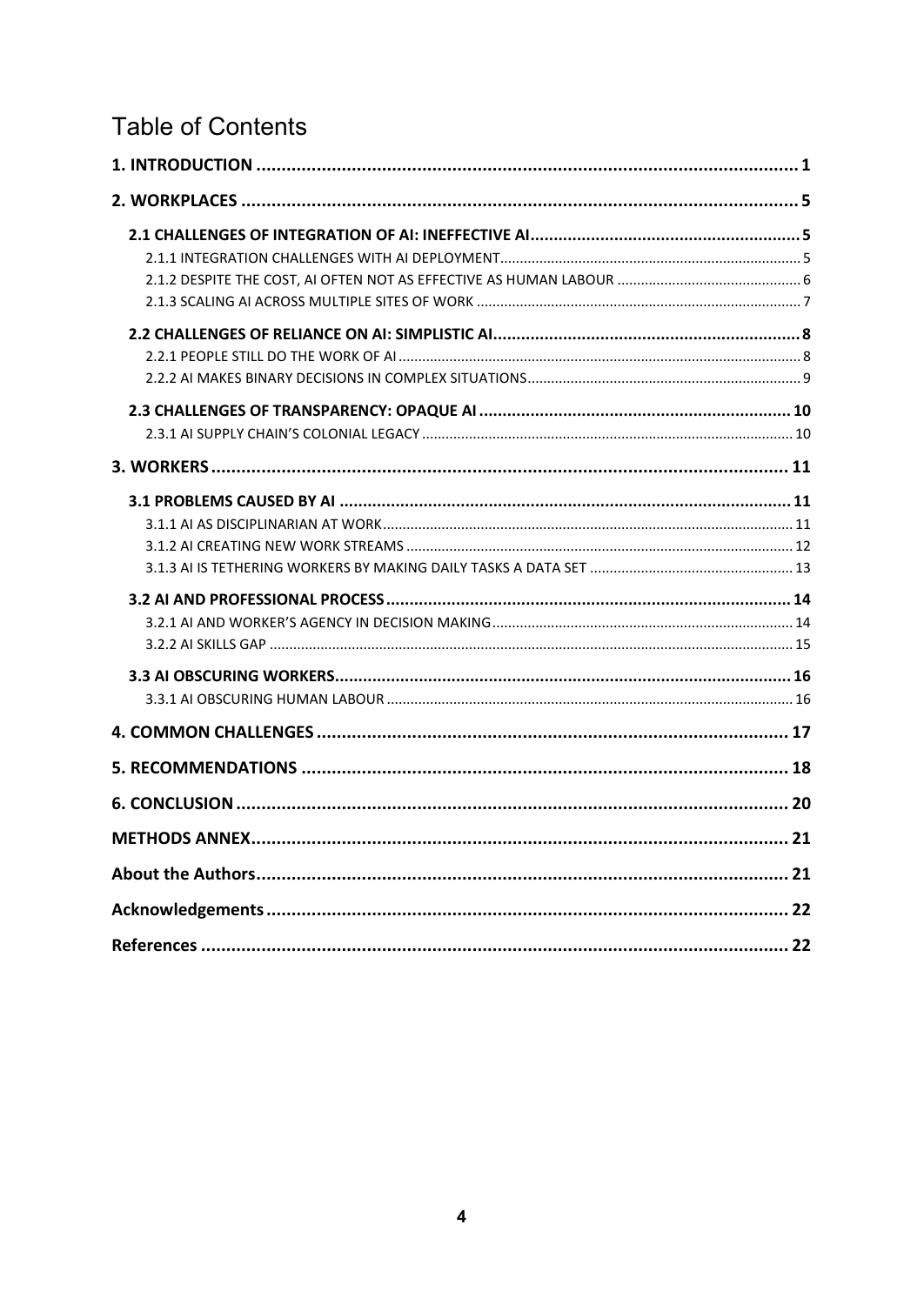<span id="page-5-0"></span>

## <span id="page-5-1"></span>2.1 CHALLENGES OF INTEGRATION OF AI: INEFFECTIVE AI

The challenge of ineffective AI covers various aspects of AI not deploying, scaling, or doing a better job than human labour.

#### <span id="page-5-2"></span>2.1.1 INTEGRATION CHALLENGES WITH AI DEPLOYMENT

**Description:** Integrating AI systems into existing workplaces presents many challenges. Infrastructures are often not ready to provide the requisite data for AI systems, process or manipulate this data, and lack the money and staff required to present a return on investment. AI systems require new kinds of data, new firm-specific skills and know-how and new ways of working.2

**Case Study:** Google's Medical AI was tested in clinics across Thailand to screen patients with diabetic retinopathy, which can cause blindness. A deep learning system was set up to spot signs of eye disease in patients with diabetes. When it worked well, the system sped up the process. But the chaotic reality of workplaces was a world away from the lab. The model had been trained on high quality images, and it rejected images below a certain image quality threshold. For nurses, working quickly and in poor lighting conditions, this meant a great many rejections, and they were often frustrated by their inability to input or sway decisions.

*Analysis:* In the lab, Google's Health AI scanner was accurate 90% of the time. But medical workplace environments are busy, fast-paced and high-stress. This meant that a successful AI system needs to be flexible enough to handle this environment. Michael Abramoff, an eye doctor at the University of Iowa, notes, real doctors have disagreements all the time. AIenabled diagnostic systems need to fit into a process where disagreements are routinely discussed. Workers should also be trained to use their own judgment in borderline cases.

- "Deloitte Survey: Companies Need Both Data Modernization and Cloud Migration [Strategies to Enable Successful AI Initiatives"](https://www2.deloitte.com/us/en/pages/about-deloitte/articles/press-releases/deloitte-survey-data-modernization-cloud-migration-strategy-critical-ai.html)
- Venturebeat, ["Why do 87% of data science projects never make it into production?"](https://venturebeat.com/2019/07/19/why-do-87-of-data-science-projects-never-make-it-into-production/)
- Will Douglas Heaven, "Google's medical AI was super accurate in a lab. Real life was [a different story"](https://www.technologyreview.com/2020/04/27/1000658/google-medical-ai-accurate-lab-real-life-clinic-covid-diabetes-retina-disease/) *MIT Technology Review*, April 27, 2020.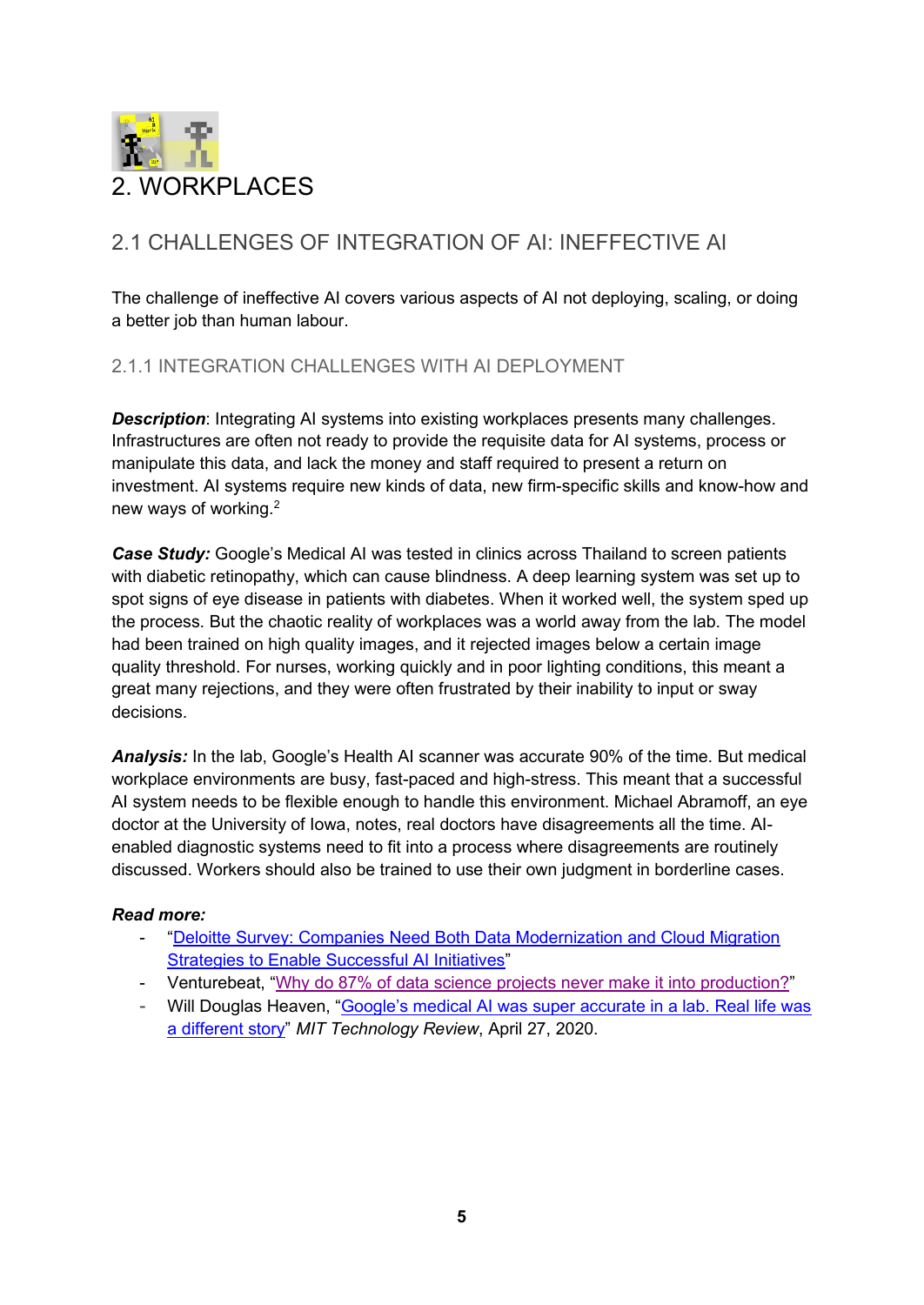### <span id="page-6-0"></span>2.1.2 DESPITE THE COST, AI OFTEN NOT AS EFFECTIVE AS HUMAN LABOUR

**Description:** At this point, many AI tools and technologies remain relatively basic, and even with heavy investment in AI-related technology, we still aren't at a point where AI is extremely fine-tuned or advanced, or can completely replace human labour. Some estimates note lags of 5-15 years between AI investments and productivity gains.<sup>3</sup> Furthermore, complementary investments in workforce training, hiring and complementary technologies are necessary. Even when companies implement AI systems, results are not always quick. Arvind Krishna, IBM's senior vice-president of cloud and cognitive software, notes that 80% of the work with an AI project is collecting and preparing data, a process which often takes a year or more, and he noted that often halt projects in frustration with the time it takes to get data ready.

*Case Study:* There are countless examples of expensive and time-consuming AI projects. Take the case of Facebook's chatbot, Blender, supposedly the most human chatbot ever. This incredibly advanced chatbot uses 9 billion variables, but Facebook cautions it still has "many weaknesses compared to humans." Blender can repeat—or even completely make up—information the longer a conversation goes on.

*Analysis:* Even the most advanced conversational AI at the moment can make mistakes which are incredibly basic. Fully functioning AI data systems can take years, and much of the early work is often simply collecting and cleaning data to get it ready for analysis.

- Jared Council, ["Data Challenges Are Halting AI Projects, IBM Executive Says"](https://www.wsj.com/articles/data-challenges-are-halting-ai-projects-ibm-executive-says-11559035800), *The Wall Street Journal*, May 28, 2019.
- Jeremy Kahn, ["Facebook creates the most 'human' chatbot yet"](https://fortune.com/2020/04/29/facebook-creates-the-most-human-chatbot-yet/), *Fortune*, April 29, 2020.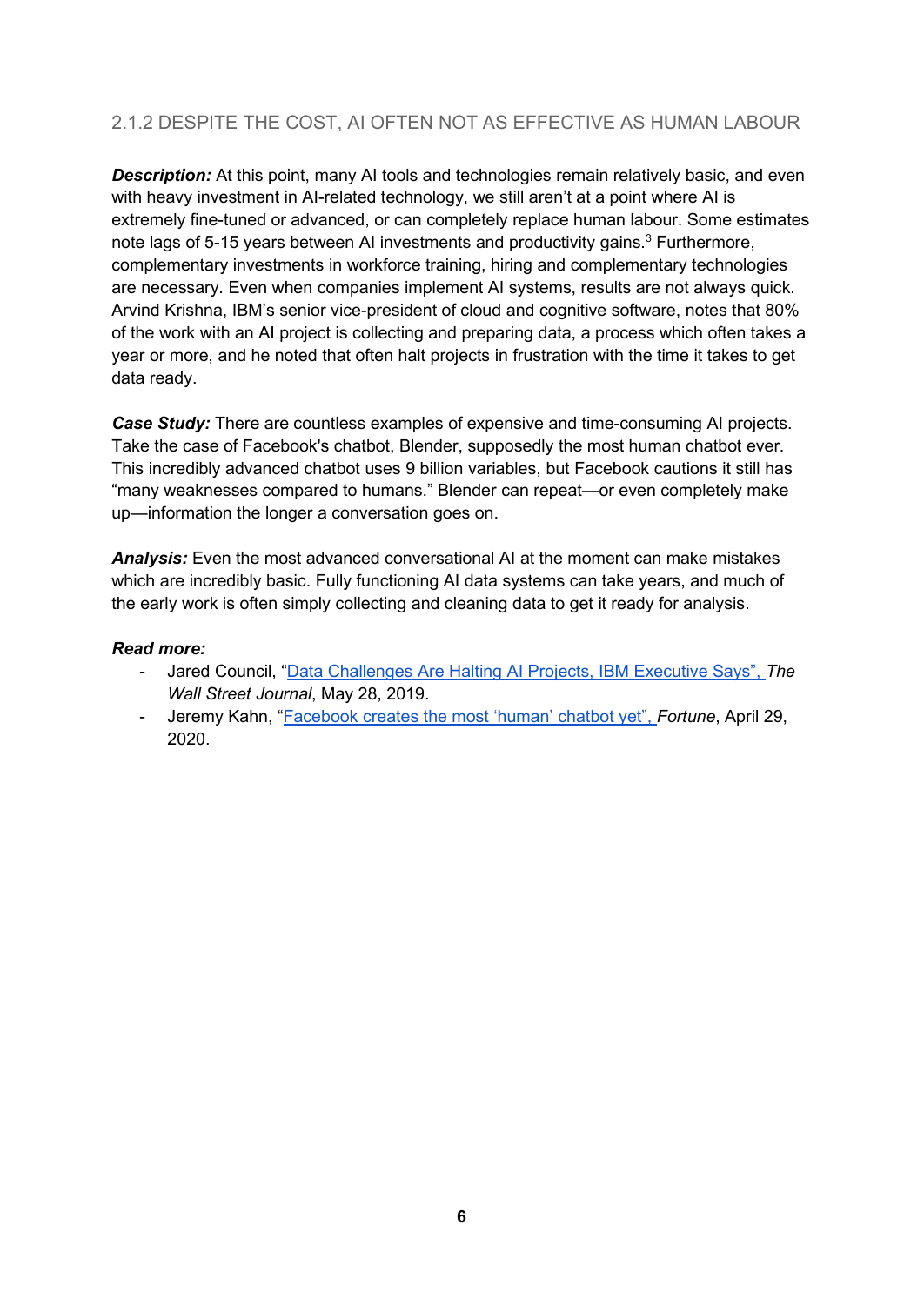### <span id="page-7-0"></span>2.1.3 SCALING AI ACROSS MULTIPLE SITES OF WORK

*Description:* Scaling AI across organizations—from say one hospital to another—is often a challenge. Significant differences in how data are collected, managed and used across organisations—or even across divisions within the same organisation—are often to blame. Data has context beyond the collected data set that give shape to many of the issues that make scaling AI systems challenging.

**Case Study:** At New York's Mount Sinai Hospital, doctors used a machine learning system on chest X-ray images to help them predict which patients had higher risk of pneumonia. The system worked well at Mount Sinai but struggled when applied in other hospitals. The model turned out to spot the difference between the hospital's portable chest X-rays and those taken in the radiology department. Since doctors at Mount Sinai use portable X-rays for more severely ill patients, it was detecting the initial severity of illness based on factors that had little to do with the actual health data or patient outcomes.

*Analysis:* Unsupervised Machine Learning techniques can pick up on specific factors about the organisation. In this case, differences in where x-rays were taken served as proxies for patient severity, but these proxies were specific to the hospital. Factors in machine learning training can pick up organizational specificities, making it challenging to move AI tools trained on one set of data into other settings.

#### *Read more:*

<span id="page-7-1"></span>Liz Szabo, Artificial Intelligence Is Rushing Into Patient Care—And Could Raise [Risks,](https://www.scientificamerican.com/article/artificial-intelligence-is-rushing-into-patient-care-and-could-raise-risks/) *Kaiser Health News*, December 24, 2019.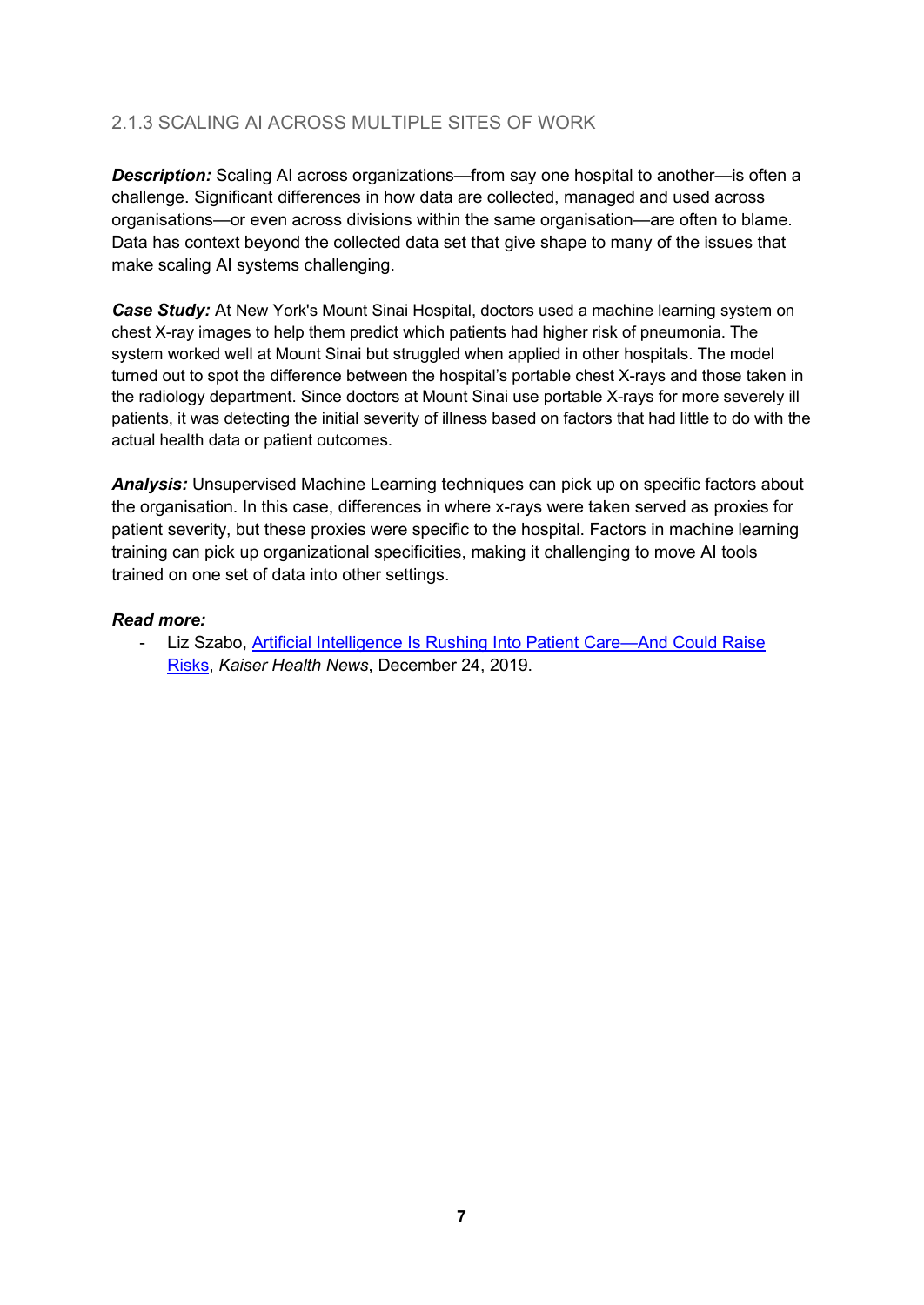## 2.2 CHALLENGES OF RELIANCE ON AI: SIMPLISTIC AI

### <span id="page-8-0"></span>2.2.1 PEOPLE STILL DO THE WORK OF AI

**Description:** AI is marketed as a solution to many problems, from healthcare diagnosis to replacing white-collar workers. However, much of the work that is attributed to AI is currently still done by human labourers—often in countries such as India and China where labour costs are lower. Weak data privacy laws and cheap labour in other countries mean the timeconsuming work of data cleansing and data cataloguing can be outsourced overseas. In many cases, businesses market their products and services as being driven by AI, when cheap labour—somewhere else—is actually responsible for getting the job done.

*Case Studies:* Indian start-up Engineer.ai advertised that their AI technology would help people build 80% of an app from scratch in about an hour. In reality human engineers were behind the service. Company leaders hoped that a marketing bump would help Engineer.ai attract investment to support their work developing 'AI building apps'.

At Google, the team responsible for the data sets that make voice-activated Assistant work Pygmalion, rely on "painstaking" labour to annotate data sets by hand. Much of this vital work behind one of Google's flagship products is done by temporary contract labourers without access to the salaries and benefits of Google employees.

*Analysis:* These cases show that AI is marketed as automatic, but often based on tedious behind-the-scene work. The Engineer.ai example, along with many others, shows how simply using the phrase 'AI' is appealing for investors and companies, yet it falls to human labourers to fulfil these demands while the capacity for AI-driven work is built. While the phrase AI attracts funds, the work in building and ensuring that the systems work is relegated to lower paid workers.

- Nick Statt, ['This AI startup claims to automate app making but actually just uses](https://www.theverge.com/2019/8/14/20805676/engineer-ai-artificial-intelligence-startup-app-development-outsourcing-humans)  [humans',](https://www.theverge.com/2019/8/14/20805676/engineer-ai-artificial-intelligence-startup-app-development-outsourcing-humans) *The Verge*, August 19, 2019.
- Li Yuan, ['How Cheap Labour Drives China's A.I Ambitions'](https://www.nytimes.com/2018/11/25/business/china-artificial-intelligence-labeling.html) , New York Times, November 25, 2018.
- <span id="page-8-1"></span>- Julia Carrie Wong, ['A White Collar Sweatshop: Google Assistant contractors allege](https://www.theguardian.com/technology/2019/may/28/a-white-collar-sweatshop-google-assistant-contractors-allege-wage-theft?CMP=Share_iOSApp_Other)  [Wage Theft,](https://www.theguardian.com/technology/2019/may/28/a-white-collar-sweatshop-google-assistant-contractors-allege-wage-theft?CMP=Share_iOSApp_Other)' *The Guardian*, June 25, 2019.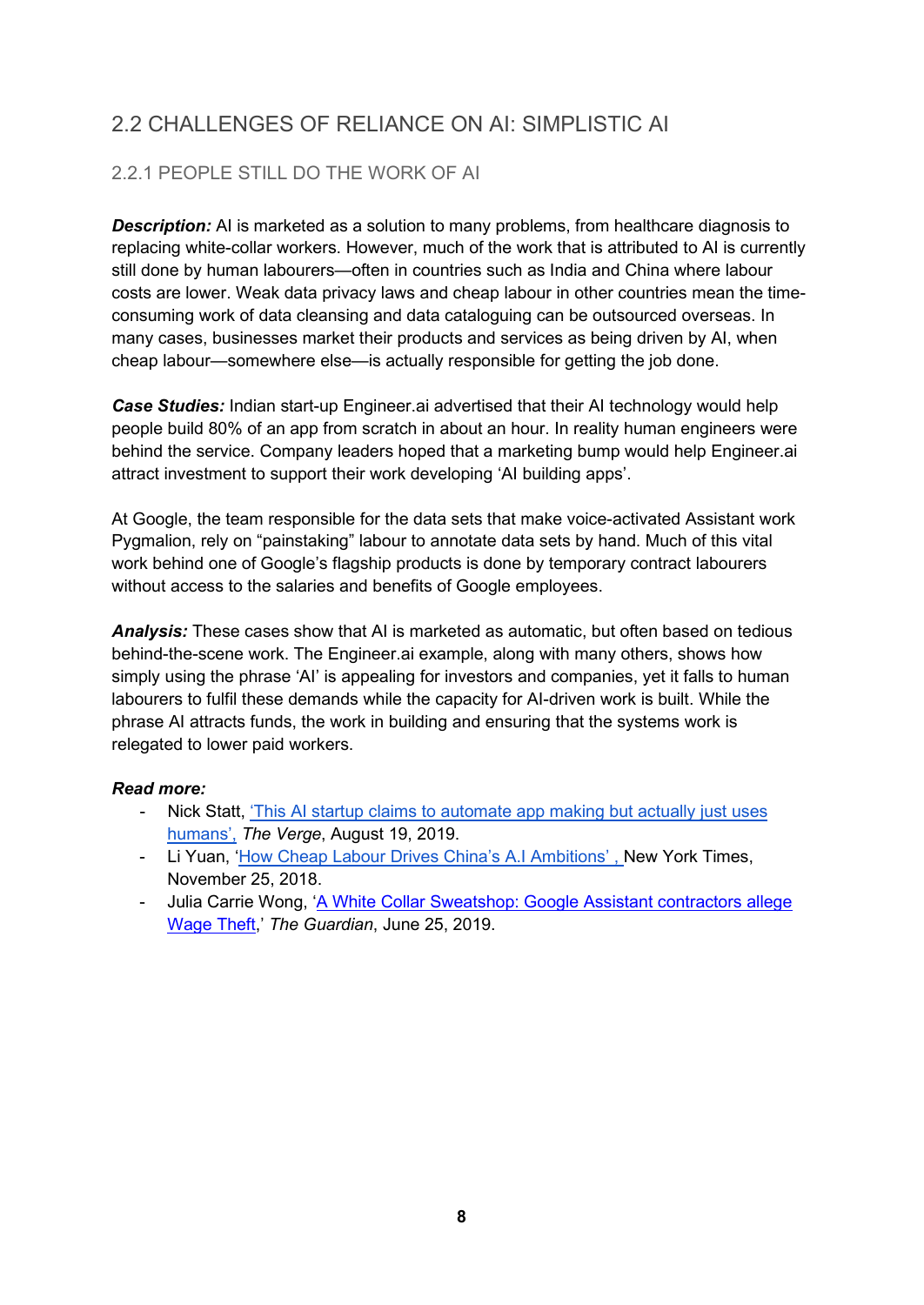### 2.2.2 AI MAKES BINARY DECISIONS IN COMPLEX SITUATIONS

**Description**: The AI systems currently in use are often simplistic in nature, allowing for binary decisions. In a number of professional and organizational contexts, nuanced human judgement is still essential to many decision-making processes. To account for this, the "human in the loop" is still part of many AI systems. However, many predictive AI systems are oversimplifying complex situations by using biased training data to make binary decisions, further compounding the effects of algorithmic bias. The focus here is not on the quality or biases embedded in the data, the "garbage in" argument. Instead this case shows focuses on the decision-making process AI systems use to arrive at "garbage out". When AI systems make simplistic decisions, they exacerbate biases and errors embedded in training data.

*Case Study:* Amazon's AI based hiring system was abandoned after Amazon determined the system was discriminating against female candidates. Because the system was trained on resumes from the past ten years, it prioritised the qualities in the mostly male workforce. The focus of criticism on this case has been primarily on the problems with biases in the training data. However, some Amazon engineers said the system was designed to assign ratings from 1 to 5, like their online product review system. The goal of this design was to narrow a complex and diverse applicant pool down to the top 5 resumes for consideration. Thus, the system design arbitrarily created a binary rejection point at 95 applications.

*Analysis:* The focus on optimizing and efficiency led candidates to either be accepted or rejected through a simplistic decision making process. While human recruiters are vulnerable to many forms of bias, they might arrive at a pool of 5 candidates through a more nuanced, complex set of metrics than an AI system allows for, especially one designed to mimic Amazon's product review system.

- Isobel Asher Hamilton, ['Amazon's AI based hiring tool exhibits gender biases,](https://www.businessinsider.com/amazon-ai-biased-against-women-no-surprise-sandra-wachter-2018-10?r=US&IR=T)' *Business Insider*, October 13, 2018
- Chris Baynes, [Government 'deported 7,000 foreign students after falsely accusing them of](https://www.independent.co.uk/news/uk/politics/home-office-mistakenly-deported-thousands-foreign-students-cheating-language-tests-theresa-may-a8331906.html)  [cheating in English language tests'](https://www.independent.co.uk/news/uk/politics/home-office-mistakenly-deported-thousands-foreign-students-cheating-language-tests-theresa-may-a8331906.html) *The Independent* May 2, 2018
- Anna Merlan and Dhruv Mehrotra, [Amazon's Facial Analysis Program Is Building A Dystopic](https://jezebel.com/amazons-facial-analysis-program-is-building-a-dystopic-1835075450)  [Future For Trans And Nonbinary People,](https://jezebel.com/amazons-facial-analysis-program-is-building-a-dystopic-1835075450) *Jezebel*, June 27, 2019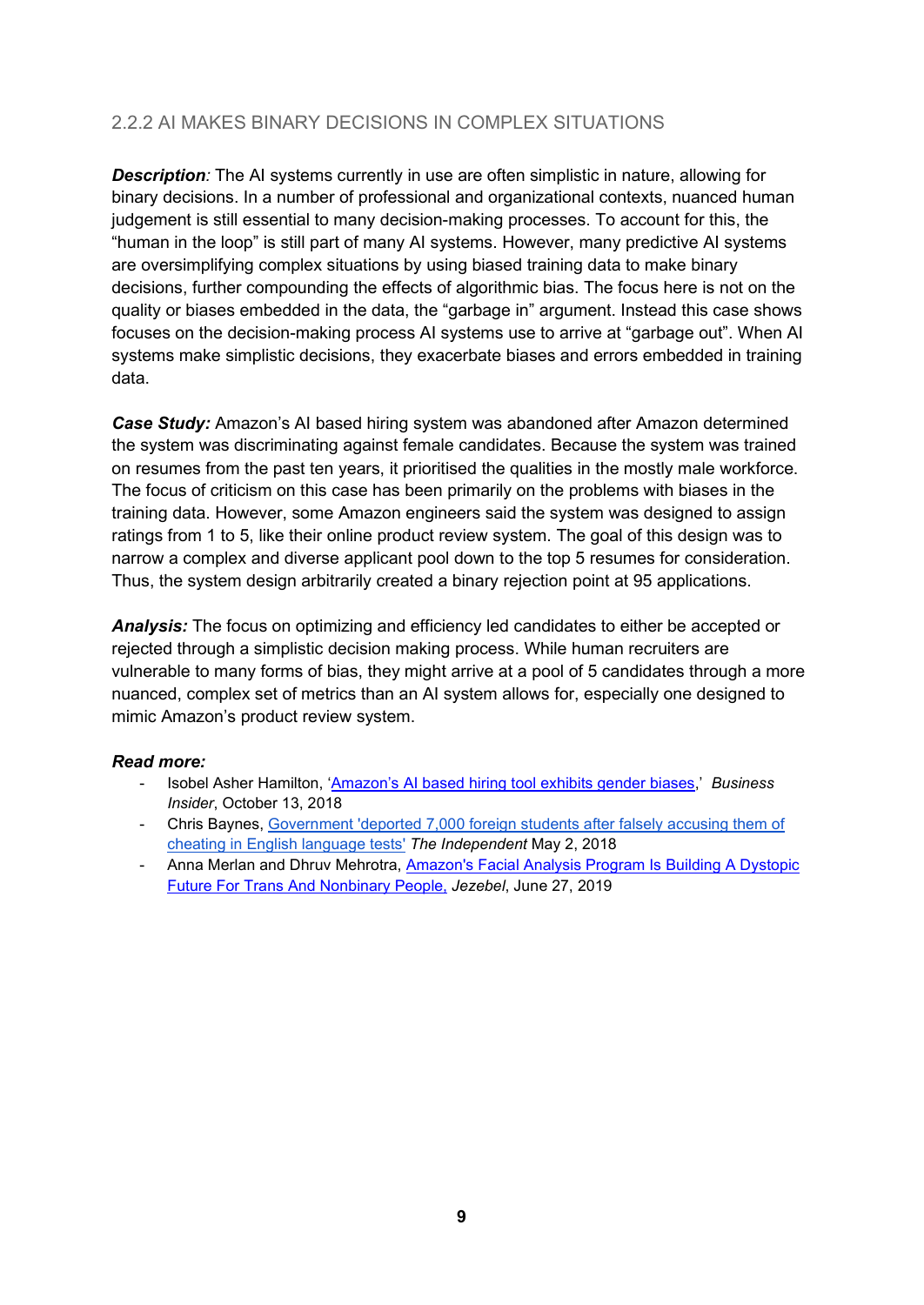## <span id="page-10-0"></span>2.3 CHALLENGES OF TRANSPARENCY: OPAQUE AI

### <span id="page-10-1"></span>2.3.1 AI SUPPLY CHAIN'S COLONIAL LEGACY

**Description:** The global supply chain for AI has largely been mapped onto existing postcolonial supply chains. Beyond the disparities between largely Western, well paid data scientists in the Global North and the poorly paid data labellers in the Global South, the infrastructure of postcolonial, transnational capitalism demonstrates similarities with earlier outsourcing booms.

*Case Study:* Countries like China, India and the Philippines are becoming sources of much of the data labelling labour required to make AI systems function. In China, Yi Yake, cofounder of a data-labelling factory in Henan said, "We're the assembly lines 10 years ago." It is the perfect analogy for a business model that looks alarmingly similar to earlier colonial economic systems.

**Analysis:** The push to extract cheap labour and goods (data) from a Global South that is enriching the Global North echoes earlier forms of colonial exploitation. This extraction remains largely hidden from most end-users. The public perception of AI systems as automated does not account for the exhaustive human labour required to create enough data to train these systems. As writer Sidney Fussell put it "Each vector of human involvement comes with a way to keep those humans from knowing what's going on." It is this similarity to earlier systems of economic power coupled with opacity about their lineage that makes AI's supply chain particularly alarming.

- Sidney Fussell, [The AI Supply Chain Runs on Ignorance,](https://www.theatlantic.com/technology/archive/2019/05/ever-strava-ai-human-ignorance/589306/) *Atlantic Online,* May 14, 2019.
- <span id="page-10-2"></span>- Li Yuan, [How Cheap Labor Drives China's A.I. Ambitions](https://www.nytimes.com/2018/11/25/business/china-artificial-intelligence-labeling.html) , *New York Times*, November 25, 2018.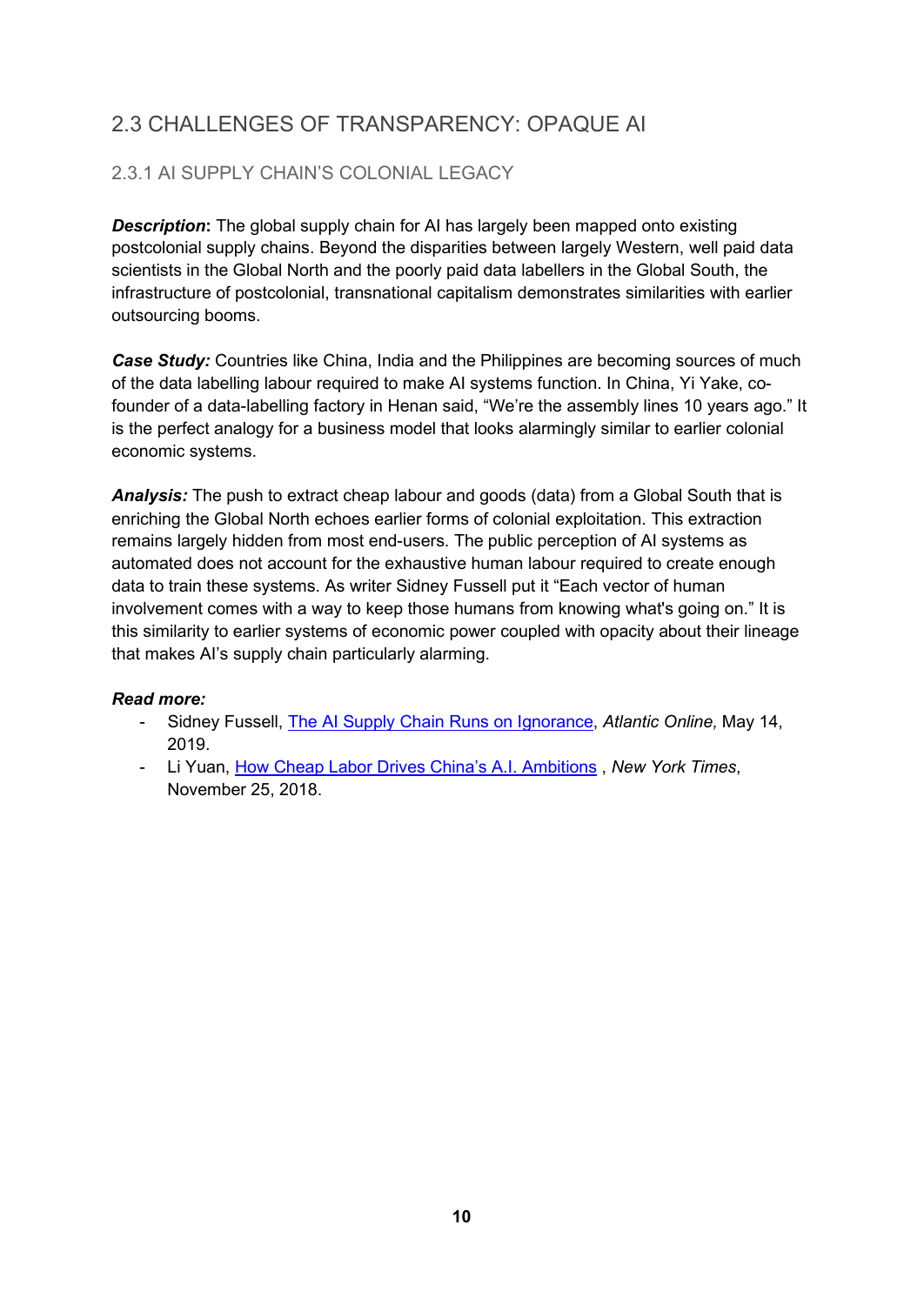

### <span id="page-11-0"></span>3.1 PROBLEMS CAUSED BY AI

#### <span id="page-11-1"></span>3.1.1 AI AS DISCIPLINARIAN AT WORK

**Description**: There is an emergence of the use of AI as a disciplinary tool: facial recognition software to identify criminals and surveillance software. Using AI in this way is posited as a way to improve safety and predict threats, but it does raise the question: should AI be used to discipline humans, rather than workplaces investing in training for their workforce so that they understand the dangers of certain behaviours? Could similar investment be made into training the workforce to address the systemic issues which lead to such problems?

*Case Study:* Chicago-based company NexLP is developing an AI 'bot' to detect bullying and harassment in workplace emails. The platform is already being used by more than 50 corporate clients worldwide. The bot uses an algorithm trained to identify potential bullying, including sexual harassment, in company documents, emails and chat. Data is analysed for various indicators that determine how likely it is to be a problem, with anything the AI reads as being potentially problematic then sent to a lawyer or HR manager to investigate. The 'red flags' themselves are a company secret, but Leib said the bot looked for anomalies in the language, frequency or timing of communication patterns across weeks, while constantly learning how to spot harassment.

*Analysis:* There are justified security concerns here, but further issues besides. The bots' capabilities are limited; it is likely to be too sensitive or leave too many gaps. AI is taught to look for specific triggers—it cannot pick up nuance or interpersonal dynamics. Furthermore, if employees feel they are not trusted, they are more likely to work harder to trick the AI or use other means of communication that are not under surveillance. Using disciplinary measures runs the risk of losing employee confidence and encourages workers to find other creative ways to cheat the system. These measures do not target the real root of the problem: why is sexual harassment and bullying rife in workplaces? Using AI rather than involving employees in their own workplace solutions risks alienation and may inhibit longterm solutions.

- Rachel Moss, [A #MeToo Bot Shouldn't be Necessary,](https://www.huffingtonpost.co.uk/entry/a-metoobot-has-been-designed-to-detect-sexual-harassment-in-emails-but-is-it-really-the-solution_uk_5e0f0bf4c5b6b5a713b89b7a) *Huffington Post UK*, January 3, 2020.
- <span id="page-11-2"></span>Sylvia L. Mendez et al. The Use of Chatbots in Future Faculty Mentoring: A [Case of the Engineering Professoriate,](https://peer.asee.org/33434) Paper presented at 2019 ASEE Annual Conference.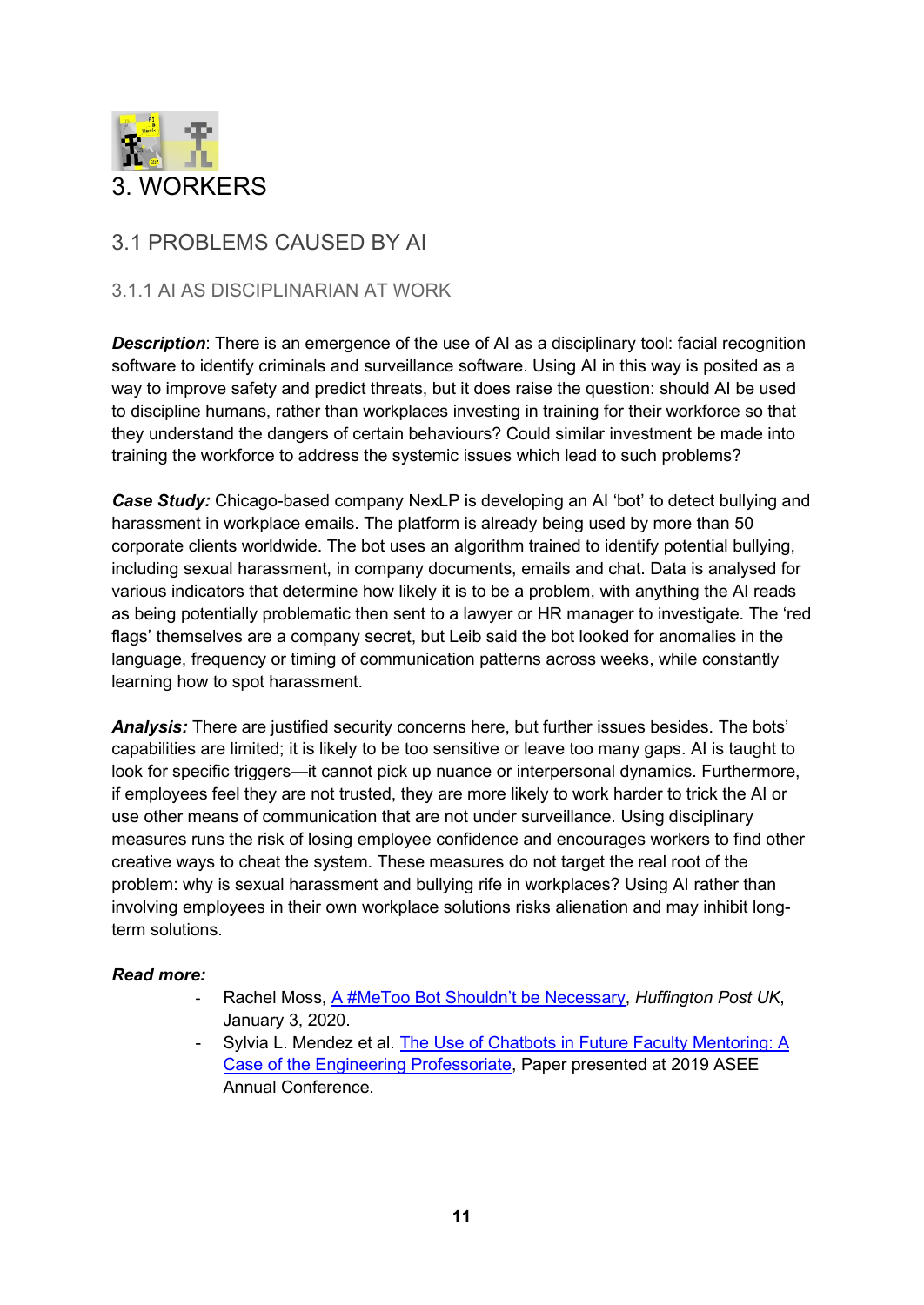### 3.1.2 AI CREATING NEW WORK STREAMS

**Description:** In creative fields, AI is essentially defining new forms of extra work and impediments to completing work. For creative professionals, as self-branding merges with professional roles, updating design-focused social profiles on sites like Pinterest and Instagram requires extra hours of time outside normal job responsibilities. As the algorithms becomes more complex and opaque, the challenges to remaining relevant increase.

*Case Study:* On YouTube, users are finding posts flagged and deleted without any transparency. Prominent YouTubers flagged with content that explicitly falls outside guidelines are often not hurt too much because they are such high earners. Yet channels with smaller subscriptions that are more vulnerable. When they are flagged and deleted their revenue stream is blocked, creating significant revenue loss to YouTuber's reliant on that income.

With Pinterest, creative professionals find their "personal brand" and professional work are merging, requiring designers to constantly maintain their digital profiles to stay relevant. This is work that simply didn't exist before platform sites like Pinterest. In addition to blurring the lines between personal and professional lives, they require creatives to be "working" for additional hours each week. This sits counter to the narrative that AI is optimizing efficiency.

*Analysis:* Both of these examples suggest algorithmic AI is emerging as a new sort of middleman for creative professionals. The complex, opaque ranking algorithms that content creators must interact with to stay professionally relevant require extensive, multi-channel interventions. Far from simplifying or making work easier, these algorithms are complicating professions that already faced many challenges. YouTube content is now mediated by algorithms that often pick up on inaccurate data or misinterpret cues. Because of the nature of YouTube's business model—and the business model of the creators who rely on YouTube for their income—these algorithms are essentially mediating pay and their ability to develop their businesses.

- Benjamin Goggin and Kat Tenbarge, 'Like you've been fired from your job': [YouTubers have lost thousands of dollars after their channels were mistakenly](https://www.businessinsider.com/youtubers-entire-channels-can-get-mistakenly-demonetized-for-months-2019-8?r=US&IR=T)  [demonetized for months,](https://www.businessinsider.com/youtubers-entire-channels-can-get-mistakenly-demonetized-for-months-2019-8?r=US&IR=T) *Business Insider*, August 24, 2019
- Leah Scolere and Lee Humphreys, "Pinning Design: The Curatorial Labor of Creative [Professionals"](https://journals.sagepub.com/doi/full/10.1177/2056305116633481) *Social Media + Society*, February 24, 2016.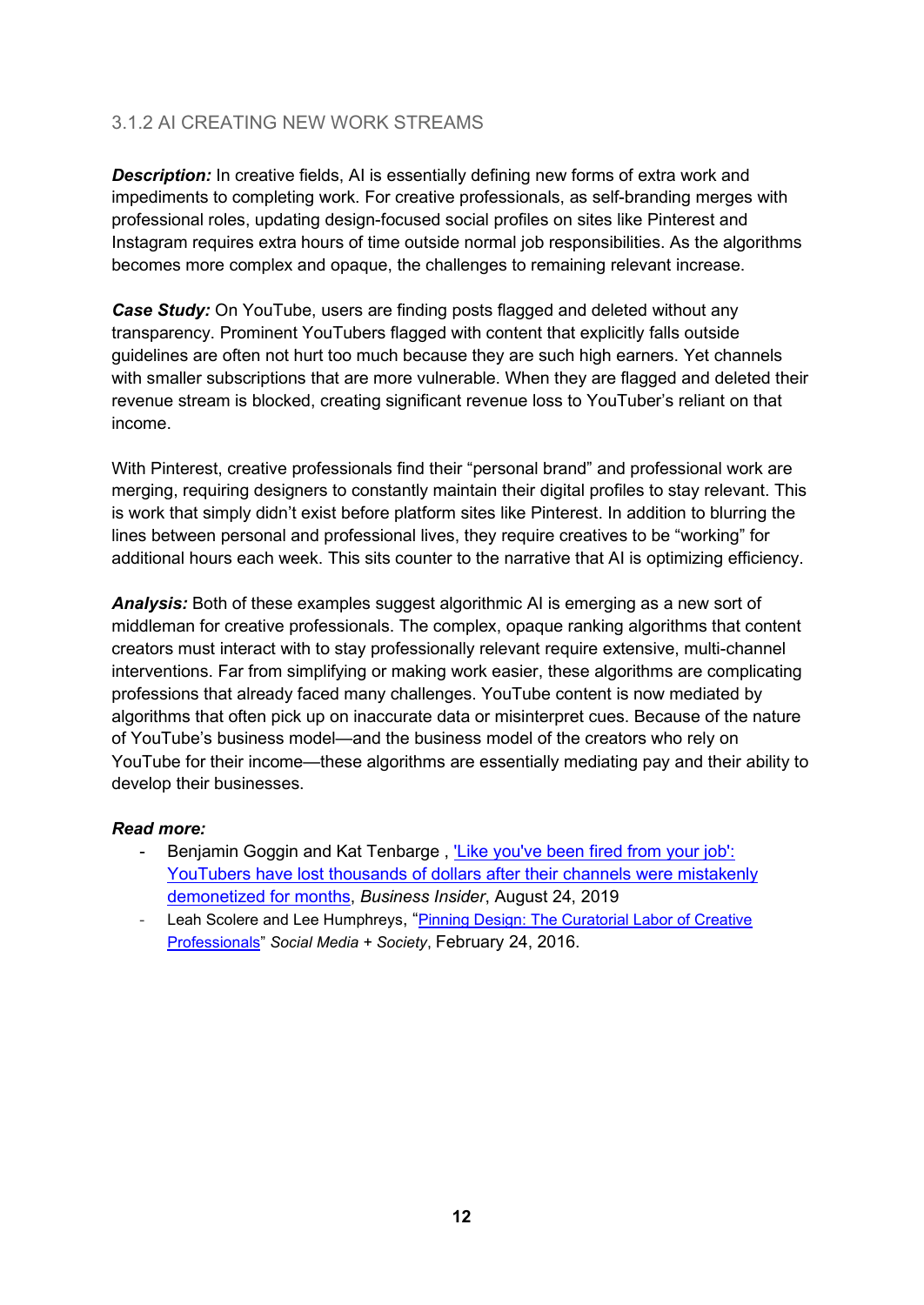### <span id="page-13-0"></span>3.1.3 AI IS TETHERING WORKERS BY MAKING DAILY TASKS A DATA SET

**Description:** Data extraction of customer behaviour is paramount to the development of AI systems. Companies extract data from their customers' browser history, credit card transactions, and television viewing habits to target advertisements. Customers driving new Volvos are training Google's self-driving technology. Data is so valuable at this point that it is not just being extracted from customers, it is also being extracted from employees. Through this, AI is tethering workers by making their daily tasks a new stream of valuable data.

*Case studies:* WeWork's acquisition of Euclid, a company that focuses on spatial analytics in the workplace, marked a new focus on AI to optimize workplaces. It tracks how space is utilized, and how employees move around physical space. Using WIFI technology and sensors, it allows WeWork to make money off data capturing how people move and operate within an office. Other examples include how workers train the systems that will automate them out of a position.

**Analysis:** Euclid has been clear they are looking at data on aggregate levels, they're not concerned if your lunch break ran over. However, it feels like an extraordinary violation of privacy. In addition to Euclid, which works from your phone, WeWork was also planning on installing thermal and motion detectors and Bluetooth check-ins. Collectively, the aim of the aggregate is to optimize not just workspaces but workers. It aims to make workers more efficient, using workers themselves to train the algorithms.

- Ellen Huet, ["Every Move You Make, WeWork Will Be Watching You"](https://www.bloomberg.com/news/articles/2019-03-15/every-move-you-make-wework-will-be-watching-you) *Bloomberg Business Week*, March 15, 2019.
- <span id="page-13-1"></span>- Hemangini Gupta. ["Testing the Future: Gender and Technocapitalism in Start-Up](https://doi.org/10.1177/0141778919879740)  [India.](https://doi.org/10.1177/0141778919879740)" *Feminist Review* 123, no. 1 (November 2019): 74–88.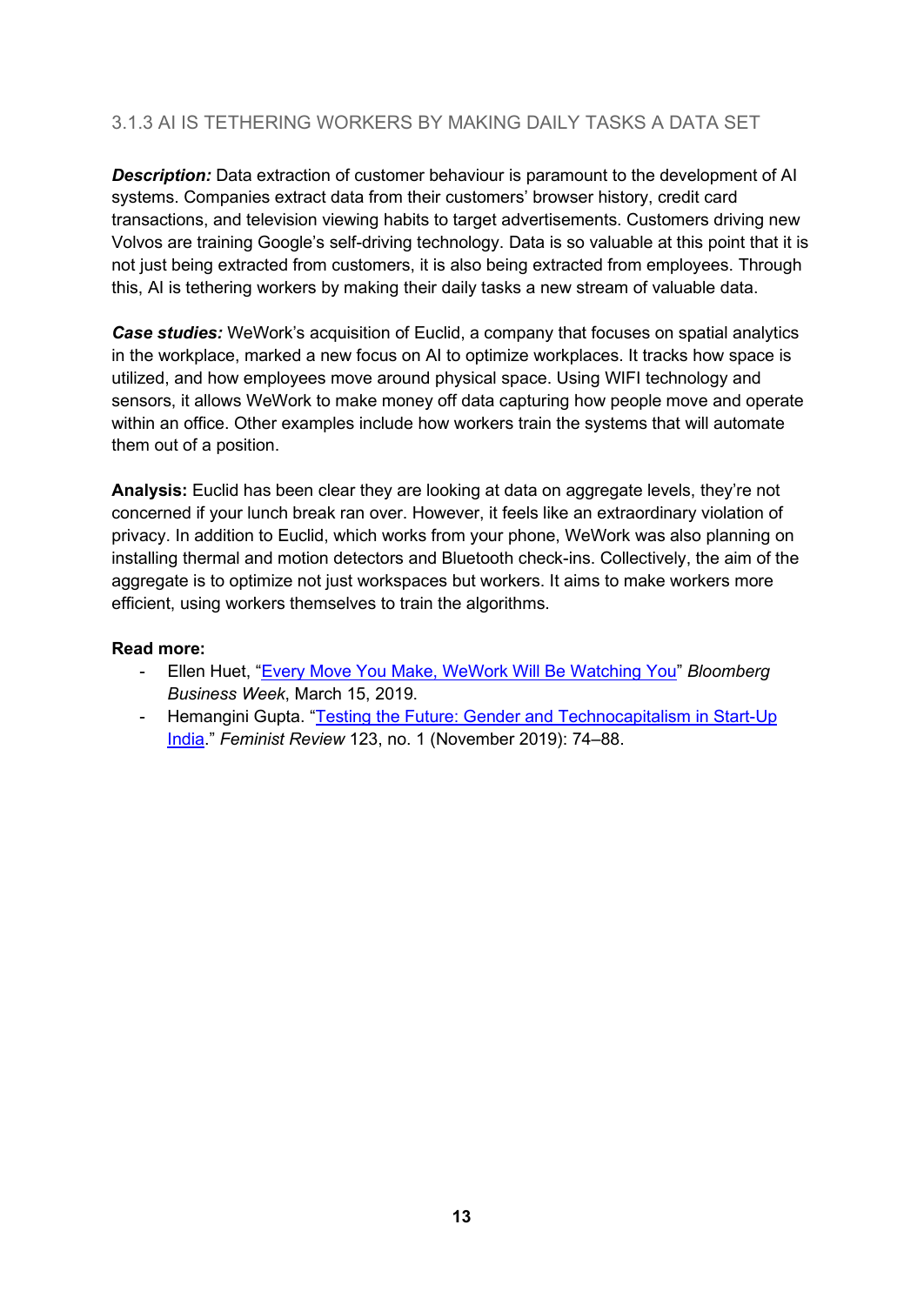## 3.2 AI AND PROFESSIONAL PROCESS

### <span id="page-14-0"></span>3.2.1 AI AND WORKER'S AGENCY IN DECISION MAKING

*Description:* Professionals sometimes have to decide whether to follow AI recommendations or their own judgement. Because of the widespread cultural support for AI, many are being asked to use and trust AI systems. On the ground, in cases like medical diagnoses, doctors often need to override an AI decision. coAsking doctors to choose between either training the AI system better for the future or considering the welfare of their current patient puts them in a bind. "Automation bias" may creep in when predictive systems are right in less critical situations, lulling people into missing important or crucial mistakes.

*Case Study:* In an analysis of Machine Learning in clinical decision support systems, one study noted the impact of diagnostic decision ML systems on clinical practice. Can systems accommodate late-breaking changes to clinical information and practice when trained on existing data? Can existing patterns of doctors' behaviour be inadvertently reinforced in setting up systems that encourage doctors' reliance on them?

*Analysis*: Diagnoses carry full legal, professional and moral responsibility. Doctors face extraordinary pressures from a healthcare system geared towards optimizing efficiency. Currently, there are many shortcomings in terms of scaling AI systems across discrete groups. In this context, asking Doctors to weigh their own decisions against AI systems places their agency in the decision-making central to the balance of implementing an AI system and their professional responsibilities. We are likely to see this same challenge emerge with other professionals asked to rely on automated decision tools.

#### **Read more:**

<span id="page-14-1"></span>- Challen R, Denny J, Pitt M, et al. [Artificial intelligence, bias and clinical safety,](https://qualitysafety.bmj.com/content/28/3/231) *BMJ Quality & Safety* 2019; 28:231-237.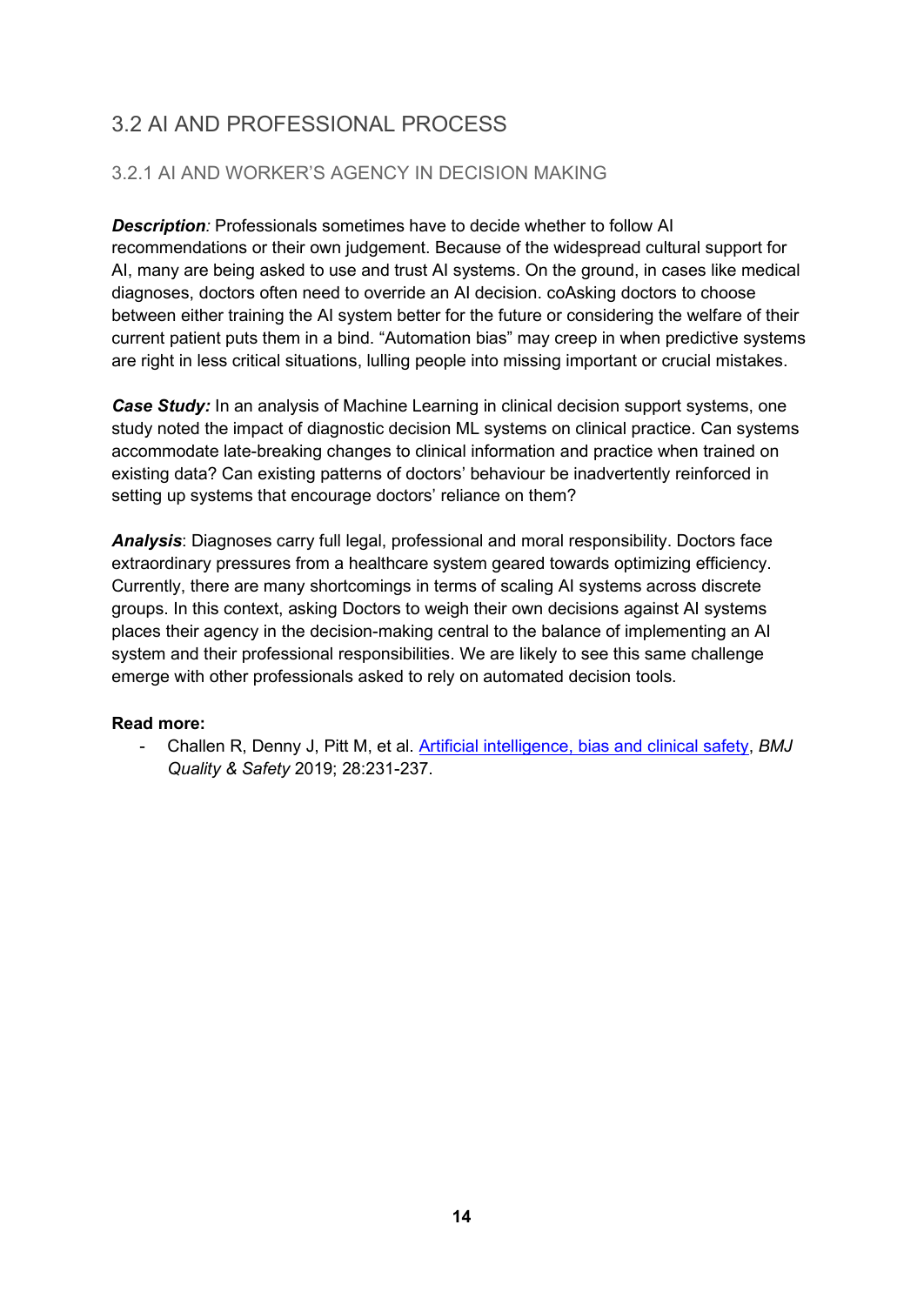#### 3.2.2 AI SKILLS GAP

**Description**: Even as AI exists, there may be a dearth of workers who have the necessary skill set to work with AI. Reskilling is necessary in order to prevent enormous job losses, but many firms invest in technology rather than complementary investments (such as retraining). The fear of humans losing their jobs to machines still looms large, but there is a difference between humans simply lacking training and AI being inherently better than human labour; the former is true, while the latter is rarely a reality.

*Case Study:* In India, the AI workforce doubled in 2019, but there are still numerous vacant positions. In the UK, less than half of the workforce are getting enough help and support from their employer to develop the workplace skills they will need in the future. The upskilling gap is even more pronounced among older workers.

*Analysis*: With all the investment put into developing new AI technologies, if workers are not adequately trained, there will be massive challenges to implementing new systems. Focusing on training workers is an essential complement to the development of AI systems. Skills gaps in both the UK and India suggest the prioritizing of AI development instead of training workers to use systems is endemic of a global AI ecosystem prioritizing big innovative breaks over more mundane tasks like training workers.

- ET Bureau. [India doubles its AI workforce in 2019, but faces talent shortage.](https://economictimes.indiatimes.com/tech/ites/india-doubles-its-ai-workforce-in-2019-but-faces-talent-shortage-great-learning/articleshow/72997071.cms?from=mdr) *The Economic Times*. December 27, 2019.
- Aphrodite Papadatou, [Skills crisis as UK employers fail to upskill their workers,](https://www.hrreview.co.uk/hr-news/114613/114613) *HR Review,* Friday, February 1, 2019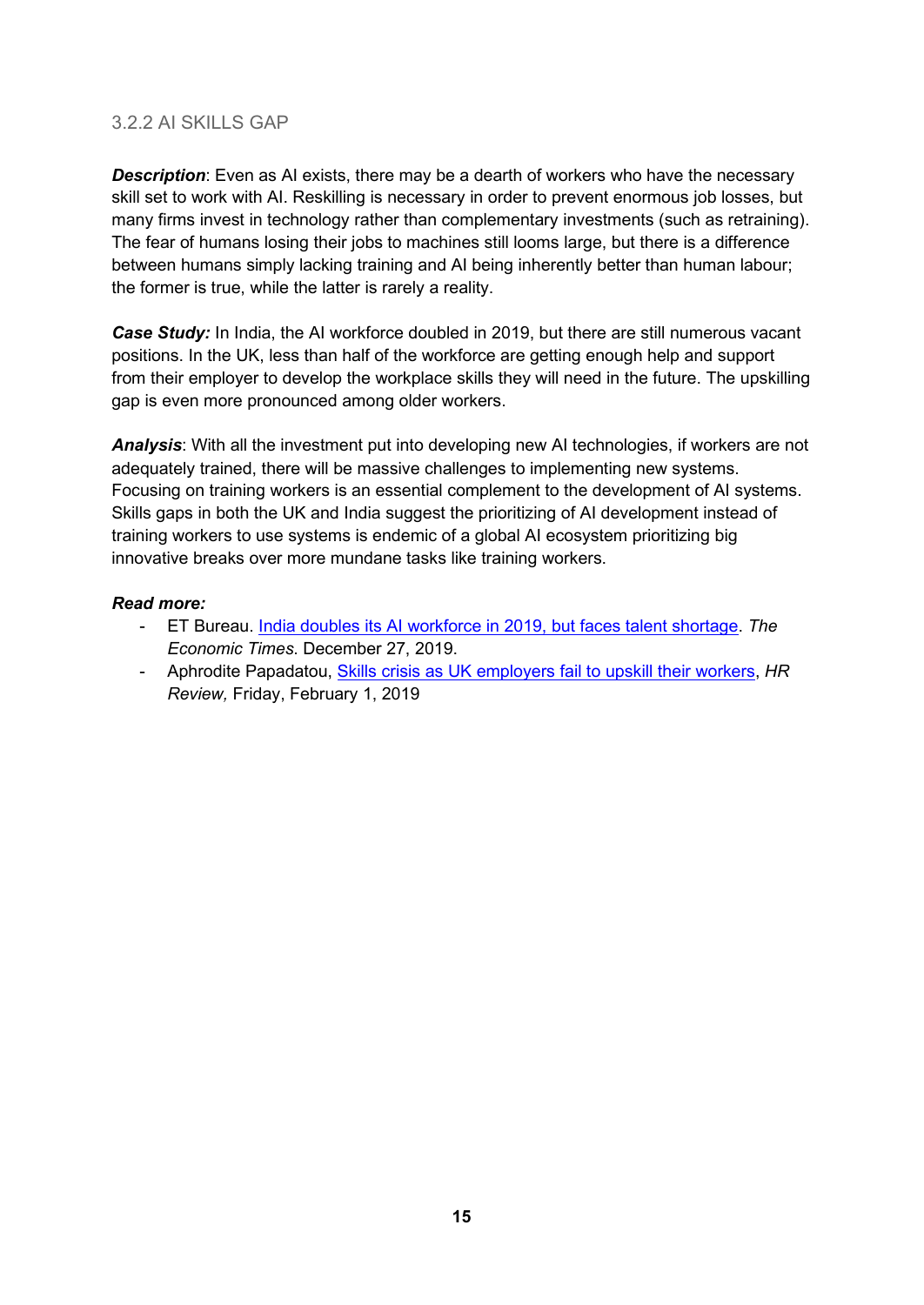## <span id="page-16-0"></span>3.3 AI OBSCURING WORKERS

### <span id="page-16-1"></span>3.3.1 AI OBSCURING HUMAN LABOUR

*Description:* This focuses on the downsides of invisible human labour for both clients/customers and the workers themselves. For workers, being hidden from sight can lead to poor pay, bad working conditions and monotonous work (see Graham and Anwar, 2020). For customers, invisible labour may mean a lack of understanding about who is handling and viewing one's data; in one case, Amazon failed to tell customers that human workers were training the algorithms behind motion detection software. Concerns that such invisible human labour could breach customer privacy have been rife, specifically with Amazon products such as the Alexa.

*Case Study:* Amazon's Cloud Cam home security promises to monitor your home day and night. However, dozens of Amazon workers in India and Romania were selected to review footage in order to train AI algorithms to do a better job identifying threats. The terms and conditions for Cloud Cam does not mention that human workers have access to this footage, and in some rare cases the footage may be intimate, which suggests it isn't always obtained voluntarily. There are examples of workers sharing footage (and thus, data) with each other in the same workplace.

*Analysis:* Amazon's Cloud Cam workers are an example of how workers are behind AI but kept 'invisible' so that consumers do not worry about privacy and who has access to their data. Keeping workers invisible in this way may mean that customers share more with the Cloud Cam than they otherwise would, but it also leads to ethical dilemmas about privacy and surveillance. Human annotation is a fairly routine part of AI, but being opaque about the use of humans in this AI loop can lead to a lack of trust between consumer and company.

- Natalia Drozdiak, Giles Turner and Matt Day Amazon Workers May Be Watching [Your Cloud Cam Home Footage](https://www.bloomberg.com/news/articles/2019-10-10/is-amazon-watching-you-cloud-cam-footage-reviewed-by-humans) *Bloomberg,* October10, 2019.
- Rebecca Heilwell ['Facebook is flagging some coronavirus news posts as spam'](https://www.vox.com/recode/2020/3/17/21183557/coronavirus-youtube-facebook-twitter-social-media) *Vox,*  March 17, 2020.
- <span id="page-16-2"></span>- Tse, T., M. Esposito, T. Mizuno & D. Goh. [The Dumb Reason Your AI Project Will](https://hbr.org/2020/06/the-dumb-reason-your-ai-project-will-fail)  [Fail.](https://hbr.org/2020/06/the-dumb-reason-your-ai-project-will-fail) *Harvard Business Review*. June 8, 2020.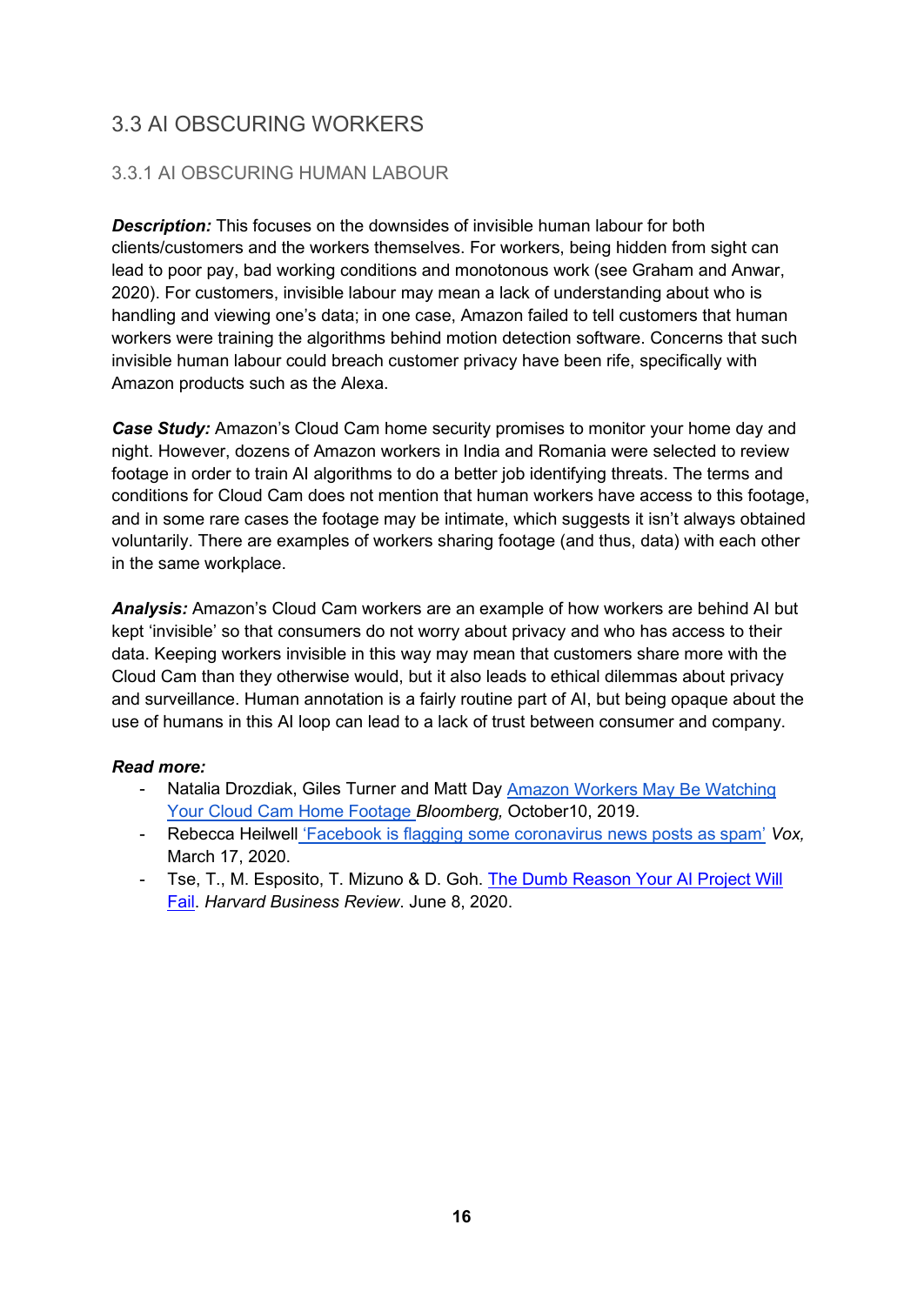

## 4. COMMON CHALLENGES

AI doesn't always fail due to technical issues. Rather, the technical issues occur because of a misunderstanding of what consumers need and how best to integrate these solutions in specific workplaces and with workers. Broadly, the errors we noticed fit into three categories: transparency, integration, and reliance. While algorithmic transparency has referred to the technical inner workings of AI and algorithmic systems, we advocate here for an expanded definition of transparency to refer to an open dialogue between companies, clients and workers about what AI can do, who does the work of AI systems, and where this work happen in addition to how AI works.

*TRANSPARENCY:* There is a lack of transparency between companies and consumers about what AI can do, how long it takes, and where humans are involved in the loop. Companies tout AI as automating solutions rather than being open about the amount of money and human labour needed to produce and sustain these systems. This leads to problems down the line as consumers feel deceived by privacy promises. Meanwhile, companies may feel frustrated by the decidedly unglamorous ways AI can work, and how long the process may take.

**INTEGRATION:** There is a huge gap between the conditions under which AI is trained and the real-life environments it is used in. AI may function best in orderly workplaces with 'perfect' data; unfortunately, real life work settings are unlikely to be so organised. AI without humans trained to use it effectively can exacerbate these issues. Companies may also struggle to scale AI so that it can work across a broad range of systems, presenting a problem for business expansion.

<span id="page-17-0"></span>*RELIANCE:* Companies clearly rely heavily on AI (or rather, the *idea* of AI) and invest a great deal in it, rather than investing in training for workers alongside AI. This means that workers may not be comfortable with decision-making and using AI in their workplaces, leading to integration issues (see above). This over-reliance may also alienate workers, who feel they are being replaced, and lead to a lack of trust in their employer and their contribution to the workplace. Many companies are also still heavily reliant on invisible human labour, often based offshore in India or China. AI global supply chains often trace the maps of colonial power dynamics. Such patterns entrench systems where Western companies take credit for work done abroad by labourers in the Global South.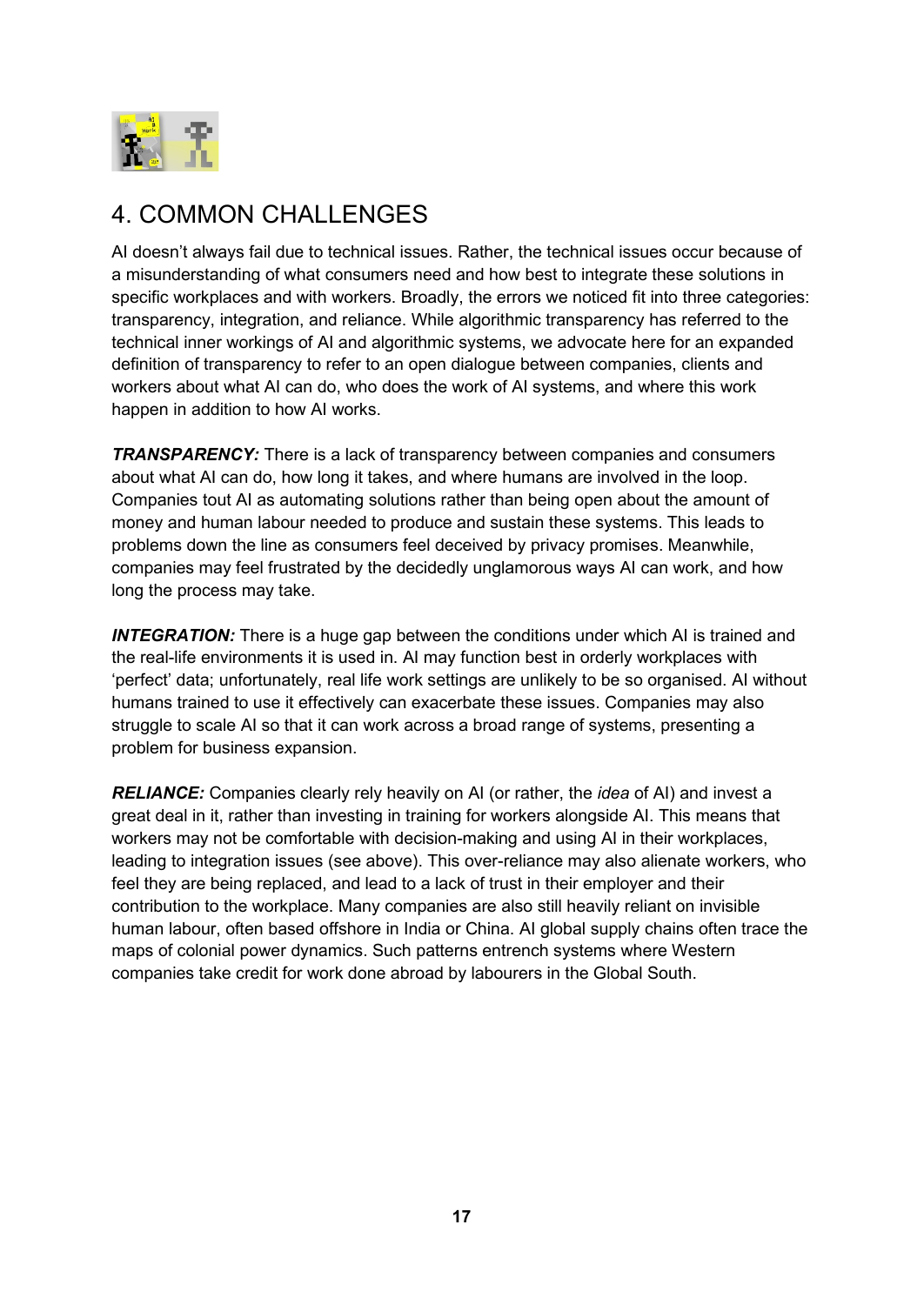

## 5. RECOMMENDATIONS

Unfortunately, there are no easy quick fixes to AI challenges. Like the technology itself, solutions to AI issues can be costly and time-consuming. However, companies that can ensure better integration of AI in the workplace are sure to reap the benefits. It is our hope that these recommendations can shape the way AI tools are "ultimately adopted and the organizational value they create," (Lebovitz, 2020).

As with AI errors, we've categorised these recommendations under three key headings.

*TRANSPARENCY:* Companies should be *clear and open* with their customers about the use of consumer data and how exactly it is used. This may not erase all customer fears about AI, but it will certainly go a long way towards *managing expectations*. This transparency should also be applied in earlier stages to talks with any clients who purchase AI solutions. Make it clear from the outset what AI does, and how long it takes to implement. Companies should encourage and *allow clients to ask questions* and work with them to *shape expectations* about what AI can do.

We need a wider dialogue about *how we talk about AI in society.* We are used to words like 'innovative', 'transformative' and ''revolutionary' to describe AI. These are exciting descriptors, but they mask the more mundane uses and benefits of technology. AI is perhaps currently most effective in automating routine tasks, which can be a huge benefit for companies. Let's think instead about how we can sell AI as 'helpful', 'essential' and 'efficient', without overstating what the technology can deliver.

The outsourcing of manufacturing was a more visible process, rendered through things like "Made in China" tags in clothing. The AI supply chain ought to have a similar **"Made in" attribution scheme** in order to better understand the global assembly of a technology often considered to be purely technical in nature.

**INTEGRATION:** The best way to harness AI's potential is by ensuring workers are comfortable with it and know how to use it, too. *Upskilling* is an important way to make sure workers have the abilities necessary to work with and alongside AI; it is a complementary investment to investment in technology. *Giving workers opportunities* to use these skills also ensures training is applicable and relevant. Some skills, such as management, may be more valuable than ever in the future, as AI is unlikely to replace core judgment ability. AI also works best when it works as part of a broad system, where it can get more quality data, rather than being siloed from other business procedures. *Train employees to think with AI* by allowing them the ability to critically question systems and interrogate how they fail at the point of intersecting with workers in their workplaces.

*RELIANCE:* Many of the above suggestions are relevant here, too: companies need to *level with their customers and users* about when and where they use human labour in the making of their AI systems and tool, and to clearly detail the potential impact on privacy and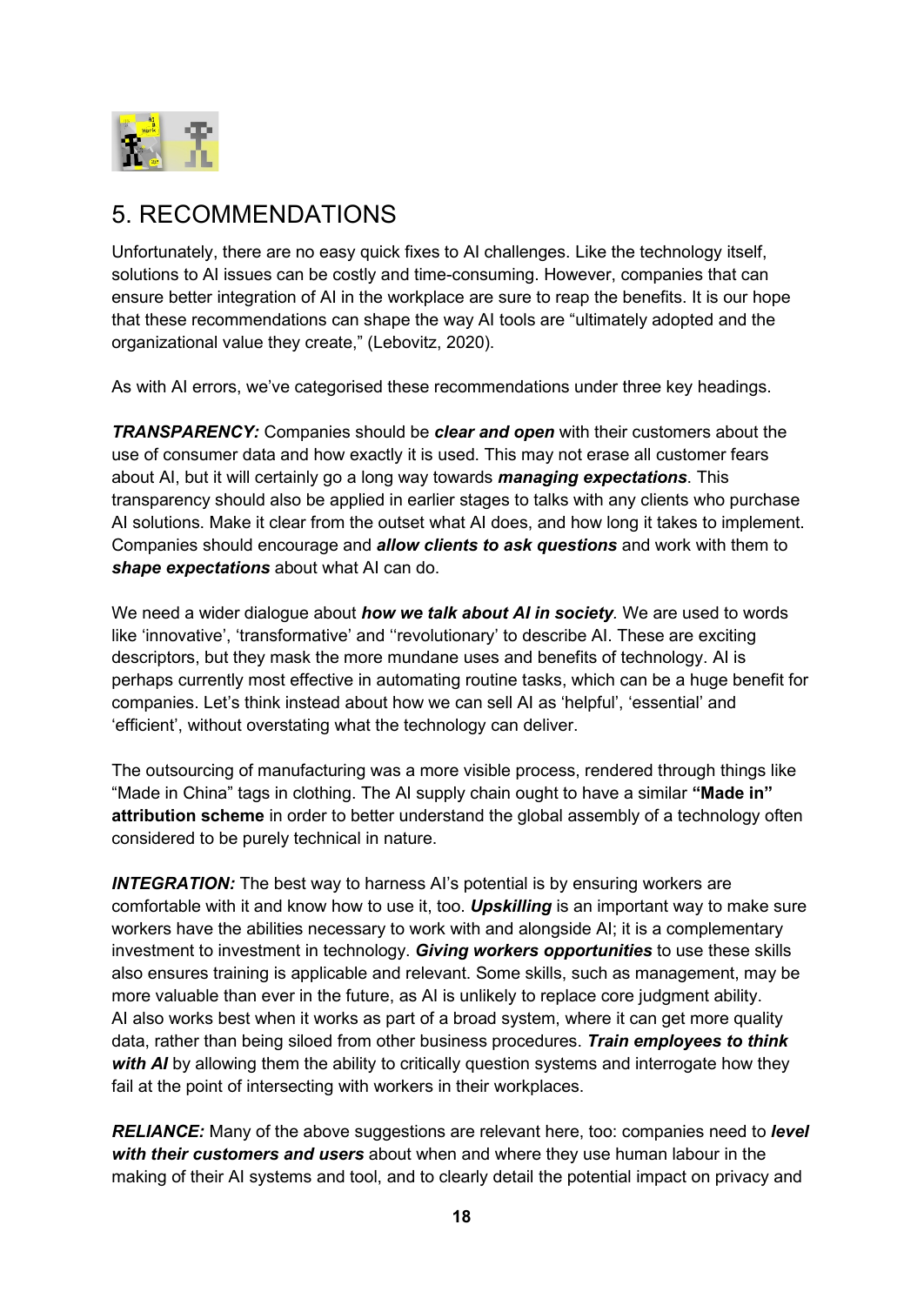<span id="page-19-0"></span>security that this work may have. Companies must also *invest in their workforce* as well as in AI and *involve workers in decisions about their data and how it is being used in their jobs and job futures*. This includes workforces abroad, which are crucial to the shared success of the company. Such *investment in labour* also helps to prevent exploitative onesided relationships with offshore workers. *Training workers to anticipate and handle AI mistakes*, and to use their own judgement when necessary, prevents costly errors and builds a stronger future pipeline of labour. AI itself is only as strong as the team that knows how best to deploy it, which helps build stronger companies. The heavy emphasis on biased training data tends to obscure the simplistic binary decisions AI makes with data. AI systems in-use must be *frank about their limitations*.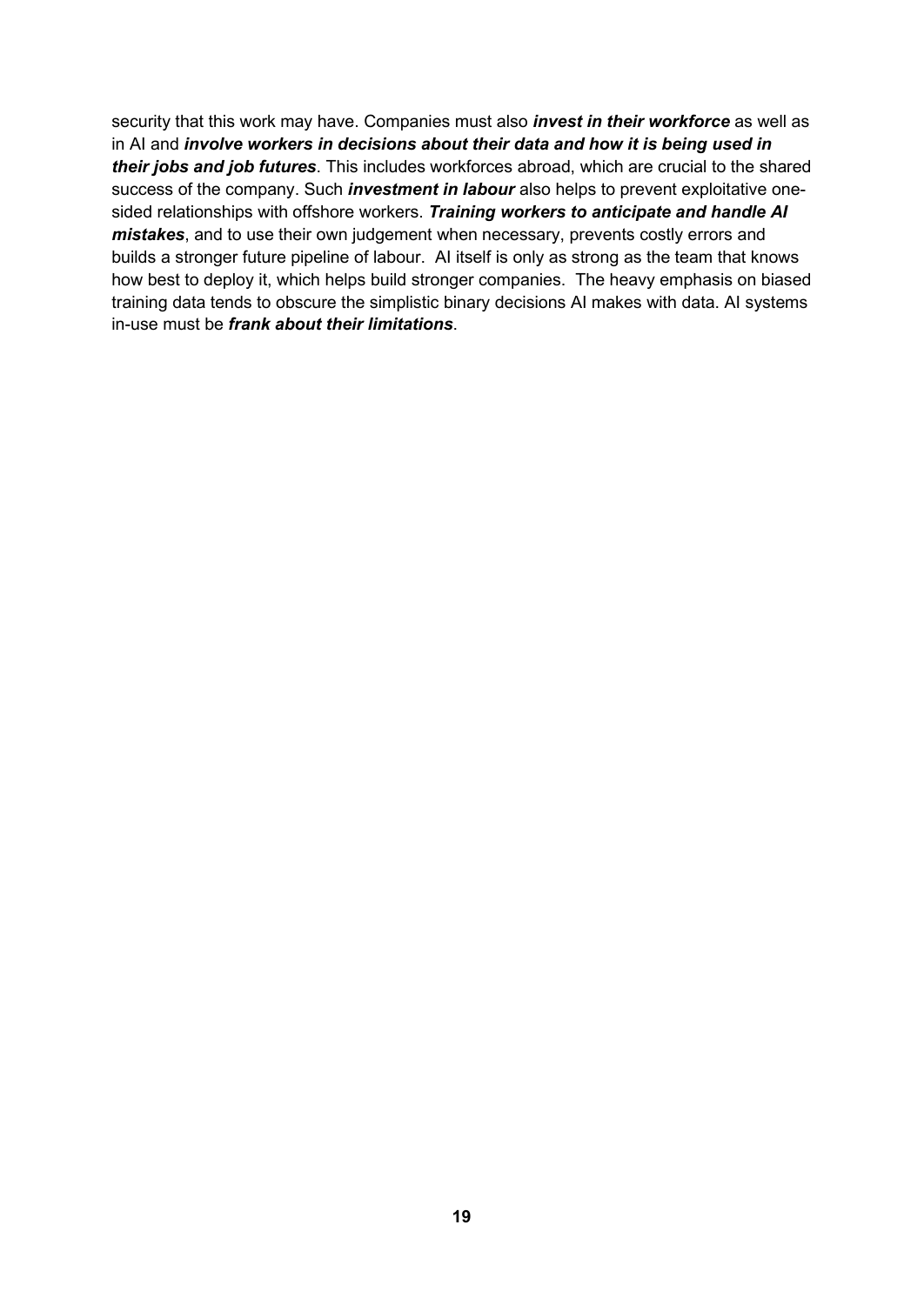

## 6. CONCLUSION

Our overview of reports on AI in workplaces is meant to be a starting point to shift conversations about agency and autonomy in everyday AI. If we are to build AI systems that are safe, fair and effective, such systems must be able to integrate into workplaces and function with workers. Our review shows the challenges of AI at work. Serious gaps remain between the social and technical infrastructures required for functional AI in many workplace settings. Until these gaps of integration, transparency and reliance can be solved by workers and in workplaces, AI tools and technologies will continue to demonstrate shortcomings in practice.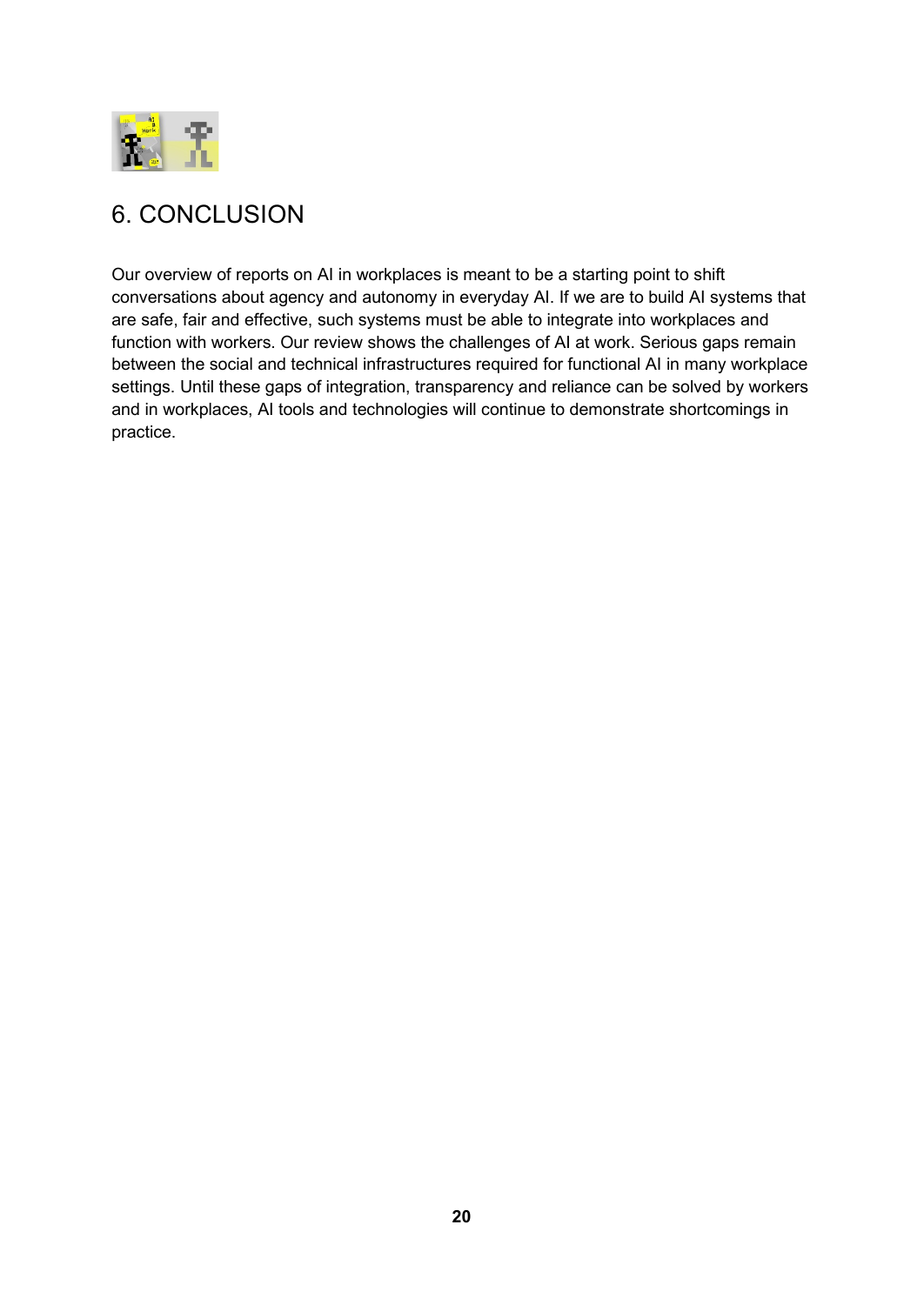### <span id="page-21-0"></span>METHODS ANNEX

This research employs qualitative media analysis (Hodgetts & Chamberlain, 2014). We analysed over 400 news media and scholarly journals articles for stories covering artificial intelligence (AI) in the workplace. We focused on stories where the narratives around the social and technical did not fit. The focus of our searches were AI failures: AI failing to integrate, AI failing to scale, AI failing to launch, and even AI failing to actually be AI.

We focused our search initially on articles from 2019–2020 and on the topic of labour. We included articles from 2016 onwards to capture examples of AI's implementation and its impacts. The scope of our analysis was global, although in part due to the limitations of the researchers, more stories emerged from the United States, the EU and India. We used LexisNexis and Proquest databases for our search queries. After an initial broad sweep of the news, we began to focus on articles loosely centred around the theme of 'labour'.

To organize articles, we constructed a narrative grid with plot synopses. This allowed key themes to emerge from an inductive process, allowing us to construct narratives from the articles themselves, using methods developed by Hodgetts & Chamberlain<sup>5</sup>. This also allowed us to see what was missing from many news articles about AI. Often the information we were looking for was not explicitly written about as an "AI failure". The grid allowed us to iterate with a more focused strategy and expand upon the themes that were emerging.

The limitations of this study included the following: first, we were deliberately looking for counternarratives on AI, which narrowed our focus. Much existing literature on AI in the news takes the form of company releases or positive briefs on the benefit of AI. Second, we were only pulling from published accounts of AI in use. Third, despite our goals of reaching global stories of AI in use, we focused on stories in English which is a limitation of the international reach of this work.

## <span id="page-21-1"></span>About the Authors

Maggie McGrath is a Doctoral Student at the Oxford Internet Institute researching AI and the design process. In particular, the relationship between everyday algorithmic AI used for image sourcing in ideation and the acceleration of an aesthetic monoculture, focusing on whose agency and values are legitimized. Her research questions emerged from practical experience working as a knitwear designer. Along with Deepak Mallya she recently founded AI Yesterday, a zine that critically engages with AI histories.

Nayana Prakash is a PhD candidate at the Oxford Internet Institute, where she researches Indian women's storytelling online and the Internet as a site of neo-colonialism. In a past life, she was a literary scholar and management consultant. Outside of academia, she has a keen interest in decolonising academia and anti-racism work and organises at a local level around these beliefs. For Future Says she co-authored the AI@Work report.

Gina Neff is a professor at the [Oxford Internet Institute](https://www.oii.ox.ac.uk/people/gina-neff) and the Department of Sociology at the University of Oxford where she studies the future of work and organisations. She is author of *[Venture Labor](https://mitpress.mit.edu/books/venture-labor)* (MIT Press 2012) and co-author of both *[Self-Tracking](https://mitpress.mit.edu/books/self-tracking)* (MIT Press 2016) and the forthcoming textbook *Human-Centered Data Science*.